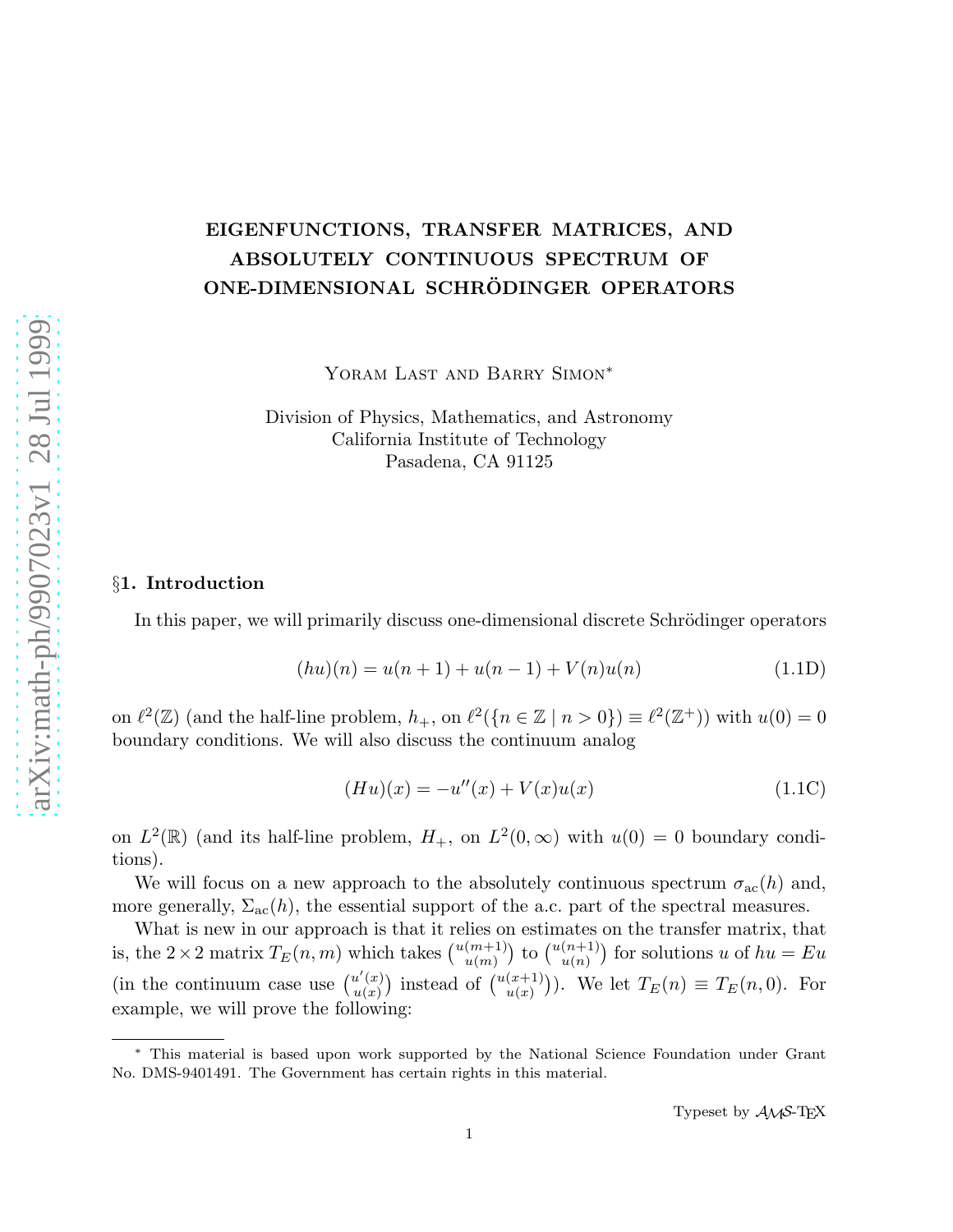**Theorem 1.1.** Let  $h_+$  be the operator (1.1D) on  $\ell^2(\lbrace n \in \mathbb{Z} \mid n > 0 \rbrace)$  with  $u(0) = 0$ boundary conditions. Let

$$
S = \left\{ E \mid \lim_{L \to \infty} \frac{1}{L} \sum_{n=1}^{L} ||T_E(n)||^2 < \infty \right\}.
$$

Then S is an essential support of the a.c. part of the spectral measure for  $h_+$  (i.e.,  $S = \Sigma_{\rm ac}(h)$  and S has zero measure with respect to the singular part of the spectral measure.

The behavior of the transfer matrix is a reflection of the behavior of eigenfunctions since  $T$  is built out of eigenfunctions. Indeed, if  $u$  and  $w$  are any two linearly independent solutions of  $hu = Eu$  normalized at 0, then  $\frac{1}{L}\sum_{n=1}^{L} ||T(n)||^2$  and  $\frac{1}{L}\sum_{n=1}^{L+1} ||u(n)|^2 +$  $|w(n)|^2$  are comparable and so Theorem 1.1 relates the a.c. spectrum to the behavior of eigenfunctions.

That there is a connection between eigenfunctions and a.c. spectrum is not new. Gilbert-Pearson [15] related a.c. spectrum to subordinate solutions. Typical is the following (actually due to [26]; see also [23,24]): Call a solution u of  $hu = Eu$  subordinate if and only if for any linearly independent solution  $w$ ,

$$
\sum_{n=1}^{L} |u(n)|^2 / \sum_{n=1}^{L} |w(n)|^2 \to 0
$$
\n(1.2)

as  $L \to \infty$ . Let

 $S_0 = \{E \mid \text{there is no subordinate solution}\}.$ 

Then  $S_0$  is an essential support of the a.c. part of the spectral measure for  $h_+$  and  $S_0$ has zero measure with respect to the singular part of the spectral measure.

The Gilbert-Pearson theory provides one-half of the proof of Theorem 1.1. Indeed, we will show that  $S \subset S_0$ . The other direction is intimately related to some new eigenfunction estimates which we discuss in Section 2. Its relation to the theory of Browder, Berezinski, Garding, Gel'fand, and Kac is discussed in the appendix.

Related to Theorem 1.1 is the following, which also relies on the eigenfunction estimate of Section 2:

**Theorem 1.2.** Let  $h_+$  be as in Theorem 1.1. Let  $m_j, k_j$  be arbitrary sequences in  ${n \in \mathbb{Z} \mid n > 0}$  and let

$$
S_1 = \left\{ E \mid \lim_{j \to \infty} ||T_E(m_j, k_j)|| < \infty \right\}.
$$

Then  $S_1$  supports the a.c. part of the spectral measure for  $h_+$  in that  $\rho_{ac}(\mathbb{R}\backslash S_1) = 0$ .

These two theorems allow us to recover virtually all the major abstract results proven in the past fifteen years on the a.c. spectrum for ergodic Schrödinger operators with the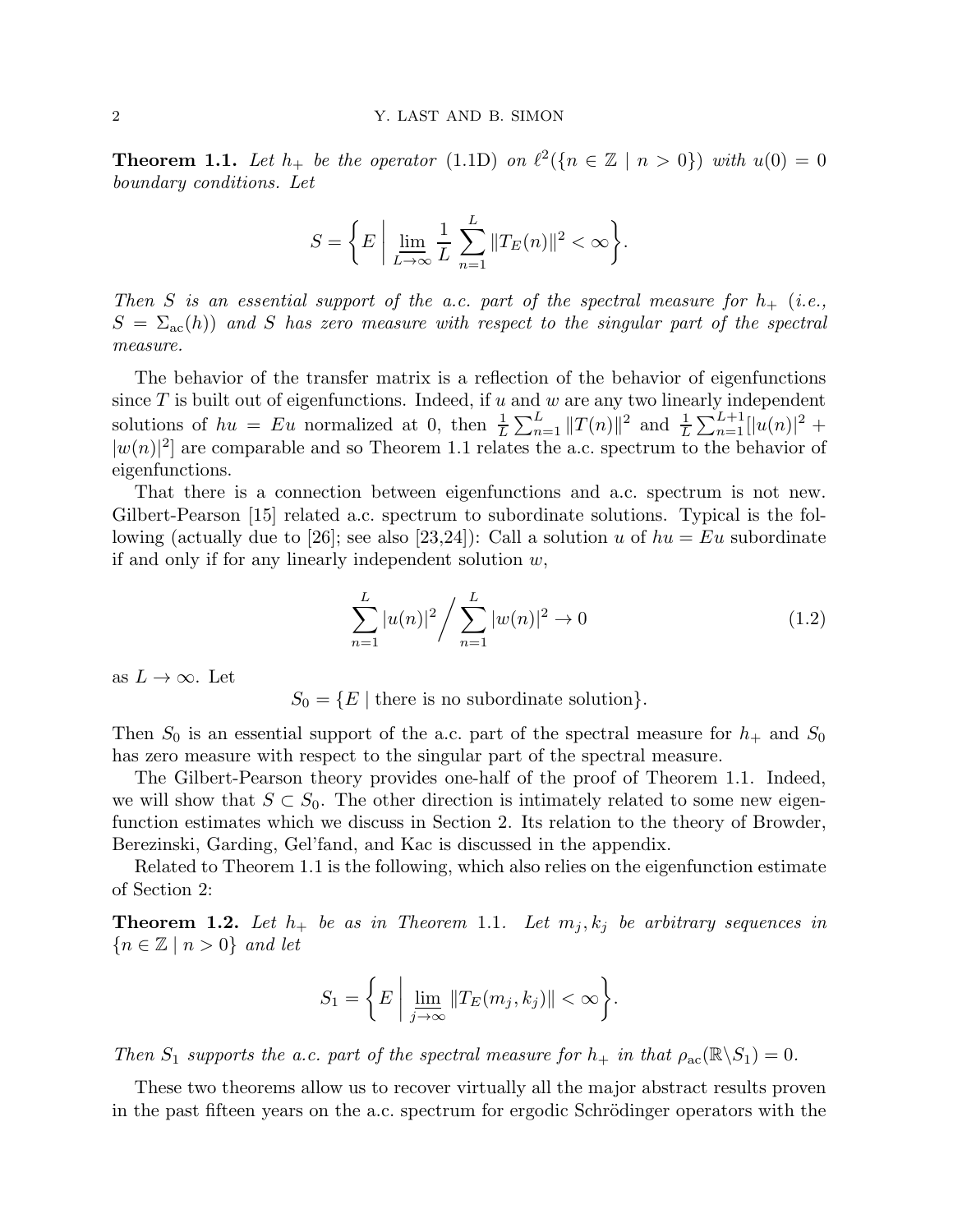exception of Kotani's results [30,32] on  $\{E \mid \gamma(E) = 0\}$ . More significantly, they establish new results and settle an important open problem. Among the results recovered via a new proof are the Ishii-Pastur theorem [21,38], Kotani's support theorem [31], and the results of Simon-Spencer [46].

In a companion paper with A. Kiselev [29], we will use Theorems 1.1, 1.2 and Theorem 1.3 below to analyze, recover, and extend results on decaying random potentials [44,12,11], sparse potentials [39,40], and  $n^{-\alpha}(1 > \alpha > \frac{3}{4})$  potentials [28].

Theorem 1.1 and Fatou's lemma immediately imply that if  $Q$  is any subset of  $\mathbb R$  and

$$
\sup_{n} \int_{Q} \|T_{E}(n)\|^{2} dE < \infty,
$$
\n(1.3)

then Q lies in the essential support of  $d\rho_{ac}$  (for Fatou's lemma and (1.3) show for a.e.  $E \in$ Q we have that  $\underline{\lim} \frac{1}{L} \sum_{n=1}^{L} ||T_E(n)||^2 < \infty$  but (1.3) does not seem to eliminate the possibility of singular spectrum on Q (on the set of Lebesgue measure zero where Fatou does not apply). In this regard, the following result, which is an extension of ideas of Carmona [4], is of interest:

Theorem 1.3. Suppose that

$$
\varliminf_{n\to\infty}\int_a^b\|T_E(n)\|^p\,dE<\infty
$$

for some  $p > 2$ . Then the spectrum is purely absolutely continuous on  $(a, b)$ .

It is interesting to compare Theorems 1.2 and 1.3. A priori, one might think there could be potentials so there exist  $n_1 < m_1 < n_2 < m_2 < \cdots$  (with the  $m_i - n_i$  and  $n_{i+1} - m_i$  growing very rapidly) so that  $T_E(n)$  is bounded at the  $m_i$  and unbounded at the  $n<sub>i</sub>$ . While this could happen at a single E, by these two theorems it cannot happen for all  $E$  in  $(a, b)$ .

To describe our most important new result, we define

**Definition.** Let V, W be bounded functions on  $\{n \in \mathbb{Z} \mid n > 0\}$ . We say that W is a right limit of V if and only if there exist  $n_j \to \infty$  so that  $V(n + n_j) \to W(n)$  as  $j \to \infty$ for each fixed  $n > 0$ .

Then we will prove from Theorem 1.1 and the eigenfuction expansion results of Section 2 that

**Theorem 1.4.** If W is a right limit of V and  $h_+, h_+$  are the half-line Schrödinger operators associated to W, V respectively, then  $\Sigma_{ac}(h_+) \subset \Sigma_{ac}(h_+)$ .

Remark. This result is particularly interesting because it is easy to see that  $\sigma_{\rm ess}(h_+) \subset$  $\sigma_{\rm ess}(h_+)$  with the inclusion in the opposite direction.

Our proof of Theorem 1.4 depends on the shift to transfer matrices rather than eigenfunctions.

This theorem will have an important corollary: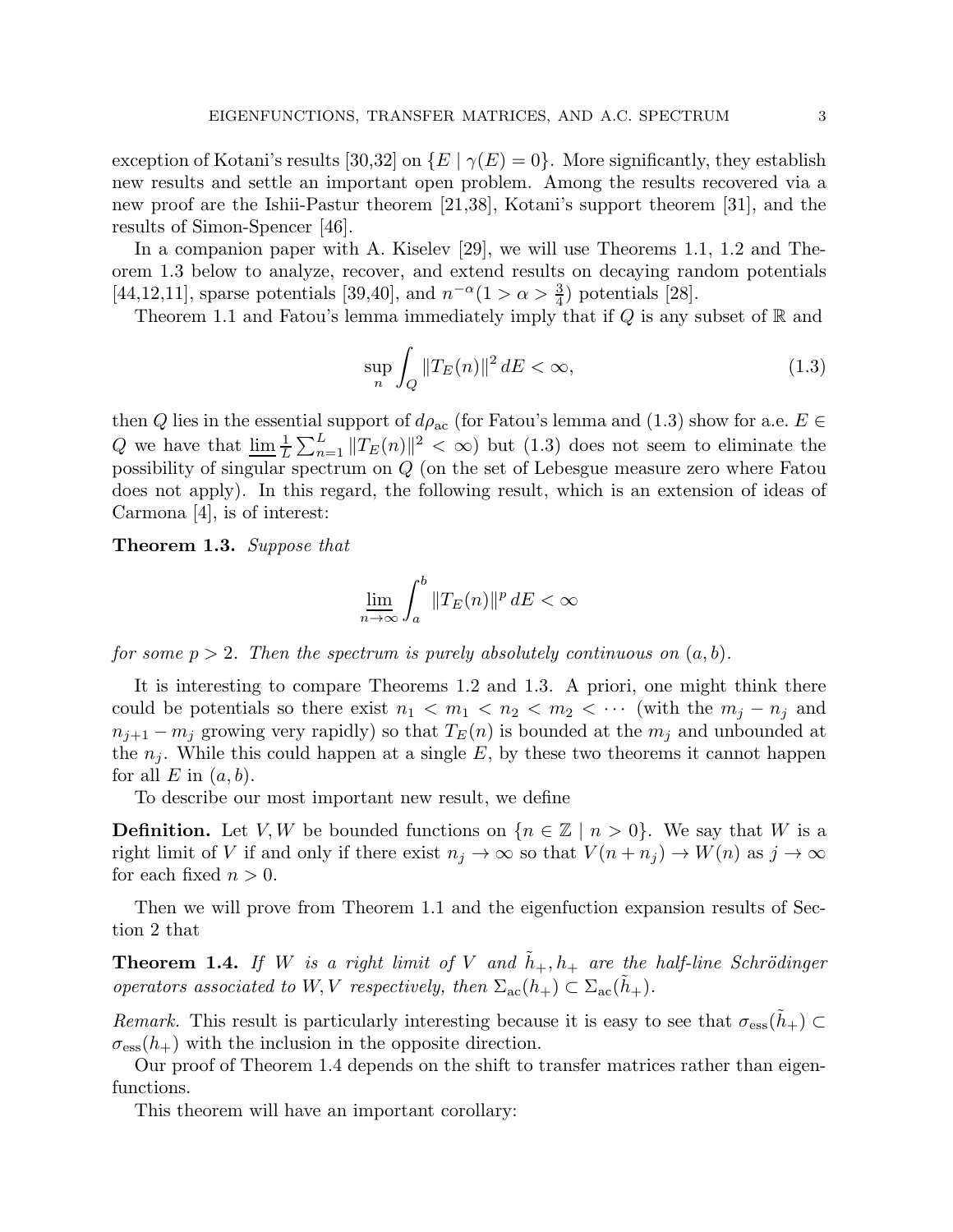**Theorem 1.5.** Let W be an almost periodic function on  $\mathbb{Z}$  (resp. R). Let h (resp. H) be the full-line operator given by (1.1). For each  $W_{\omega}$  in the hull of W, let  $h_{\omega}$  (resp.  $H_{\omega}$ ) be the corresponding operator. Then the a.c. spectrum, indeed the essential support of the a.c. spectrum, of  $h_{\omega}$  is independent of  $\omega$ .

Remarks. 1. The result holds more generally than almost periodic potentials. It suffices that the underlying process be minimally ergodic.

2. We will also recover the Deift-Simon [10] result that the multiplicity of the a.c. spectrum is 2.

3. Following Pastur [38] and others (see [5,7]), it is known that the spectrum and its components are a.e. constant on the hull. In 1982, Avron-Simon [2] proved that the spectrum is everywhere constant rather than a.e. constant in the almost periodic case. Theorem 1.5 has been believed for a long time, but this is its first proof. It is known (see Jitomirskaya-Simon [25]) that the s.c. and p.p. components need not be everywhere constant.

In this paper, we will also obtain rigorous spectral results on the operator  $h_{+}$  where  $V(n) = \lambda \cos(n^{\beta})$ , and  $1 < \beta$  is not an integer.

Theorem 1.5 is reminiscent of the invariance of the a.c. spectrum under rank one perturbations for all couplings. This is no coincidence. In our development of Theorems 1.1–1.2, what distinguishes a.c. spectrum from non-a.c. spectrum is its invariance under boundary conditions.

While the main focus of this paper is on the a.c. spectrum and transfer matrices, we will say something about point spectrum also. In this introduction, we will focus on the discrete case with V bounded. In [47], using constancy of the Wronskian, Simon-Stolz proved

**Theorem 1.6 ([47]).** If  $\sum_{n=1}^{\infty} ||T_E(n)||^{-2} = \infty$ , then  $hu = Eu$  has no solution which is  $L^2$  at infinity.

As we will see in Section 8, it can happen that  $\sum_{n=1}^{\infty} ||T_E(n)||^{-2} < \infty$  without there being a solution  $L^2$  at infinity; indeed, without there even being a bounded solution, but  $\sum_{n=1}^{\infty} ||T_E(n)||^{-2} < \infty$  has one important consequence. Call a solution u of  $hu = Eu$ strongly subordinate if for any linearly independent solution  $w$  we have that

$$
[u(n)^{2} + u(n+1)^{2}]/[w(n)^{2} + w(n+1)^{2}] \rightarrow 0
$$

as  $n \to \infty$ . It is easy to see that any strongly subordinate solution is subordinate. We will prove that

**Theorem 1.7.** If V is bounded and  $\sum_{n=1}^{\infty} ||T_E(n)||^{-2} < \infty$ , then there is a strongly subordinate solution of  $hu = Eu$ . This solution,  $u_{\infty}$ , obeys the estimate

$$
||u_{\infty}(n)||^{2} \leq ||T_{E}(n)||^{-2} + \frac{\pi^{2}}{4} ||T_{E}(n)||^{2} \bigg(\sum_{m=n}^{\infty} \frac{1}{||T_{E}(m)||^{2}}\bigg)^{2}.
$$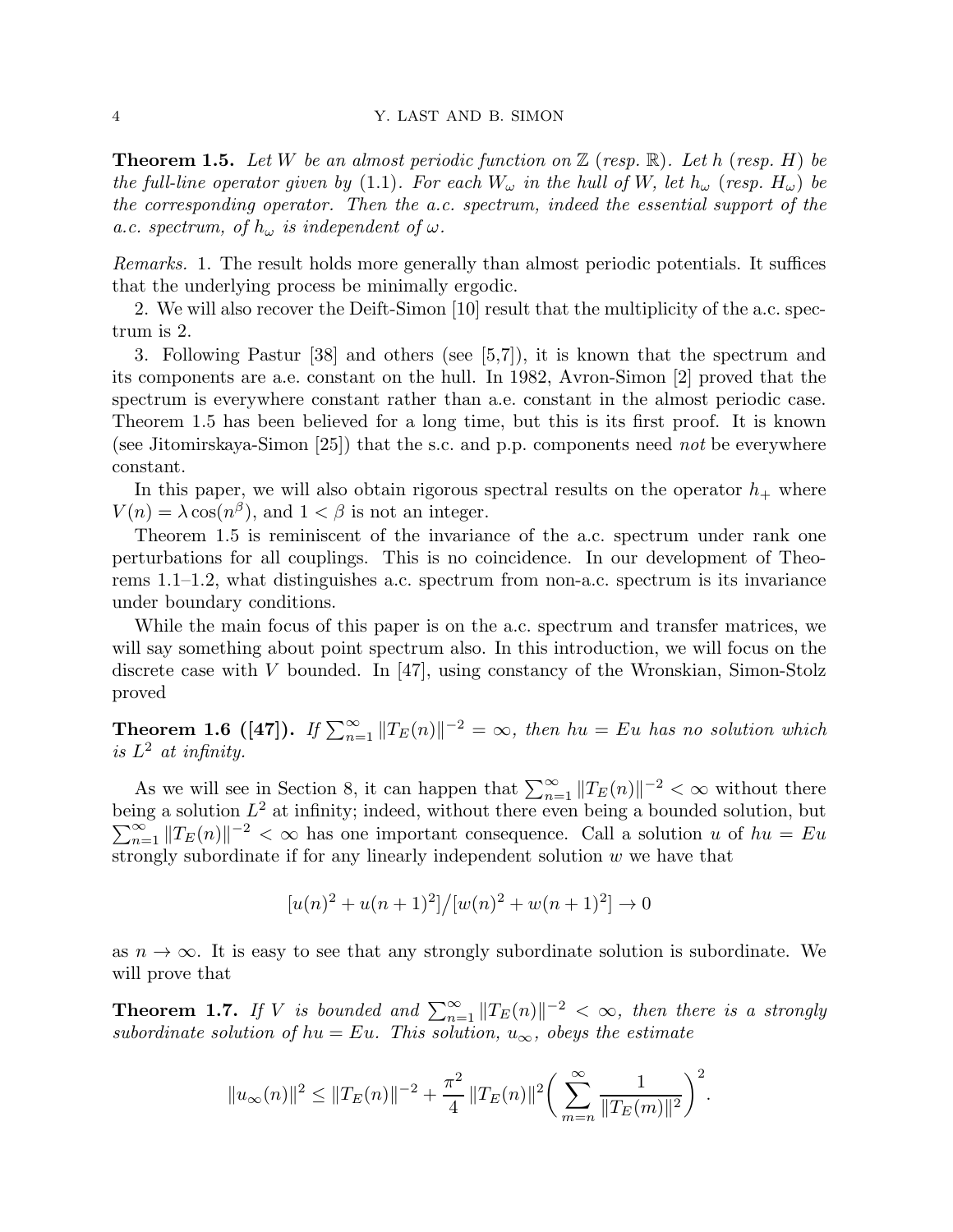In particular, if

$$
\sum_{n=1}^{\infty} \left\{ ||T_E(n)||^2 \left( \sum_{m=n}^{\infty} ||T_E(m)||^{-2} \right)^2 \right\} < \infty,
$$

then  $hu = Eu$  has an  $L^2$  solution.

Theorem 1.7 is essentially an abstraction of a well-known argument of Ruelle [41]. We will use it in [29,36] to prove point spectrum in certain models, including new and simplified proofs of the results of Simon [44] and some of the results of Gordon [17].

The plan of this paper is as follows. In Section 2 we develop eigenfunction estimates. Their relation to the BGK eigenfunction expansions is discussed in the appendix which includes higher-dimensional results. In Section 3 we use the results of Section 2 and the Gilbert-Pearson theory to prove Theorems 1.1 and 1.2 and we will use Carmona's formula to prove Theorem 1.3. In Section 4 we recover and extend the Simon-Spencer [46] results. In Section 5 we prove Theorem 1.4 and in Section 6 we prove Theorem 1.5 and some other consequences of Theorem 1.4, including the Kotani support theorem. In Section 7 we discuss  $\lambda \cos(n^{\beta})$ . In Section 8 we prove Theorems 1.7 and 1.8.

We would like to thank Bert Hof and Svetlana Jitomirskaya for useful discussions. B.S. would like to thank M. Ben-Artzi for the hospitality of the Hebrew University where some of this work was done.

#### §2. Eigenfunction Estimates

We consider half-line problems in this section. In the discrete case for fixed  $V(n)$ and  $z \in \mathbb{C}$ , define  $u_D(n), u_N(n)$  to be the solution of  $hu = zu$  (h given by (1.1D)) with boundary conditions

$$
u_D(0) = 0
$$
  $u_D(1) = 1$   
 $u_N(0) = 1$   $u_N(1) = 0.$ 

We will use X to denote D or N in formulas where either is valid, and Y for the opposite condition.

In the continuum case,  $u_D, u_N$  obey  $Hu = zu$  (H given by (1.1C)) with boundary conditions

$$
u_D(0) = 0
$$
  $u'_D(0) = 1$   
 $u_N(0) = 1$   $u'_N(0) = 0.$ 

Of course, u is z-dependent and we will sometimes use  $u(\cdot; z)$ . It is standard that  $u(n; z)$ ,  $u(x; z)$ , and  $u'(x; z)$  are entire functions of z for real  $x, n$ .

The solutions  $u$  are related to the transfer matrix by

$$
T_E(n) = \begin{pmatrix} u_N(n+1) & u_D(n+1) \\ u_N(n) & u_D(n) \end{pmatrix}
$$
 (2.1D)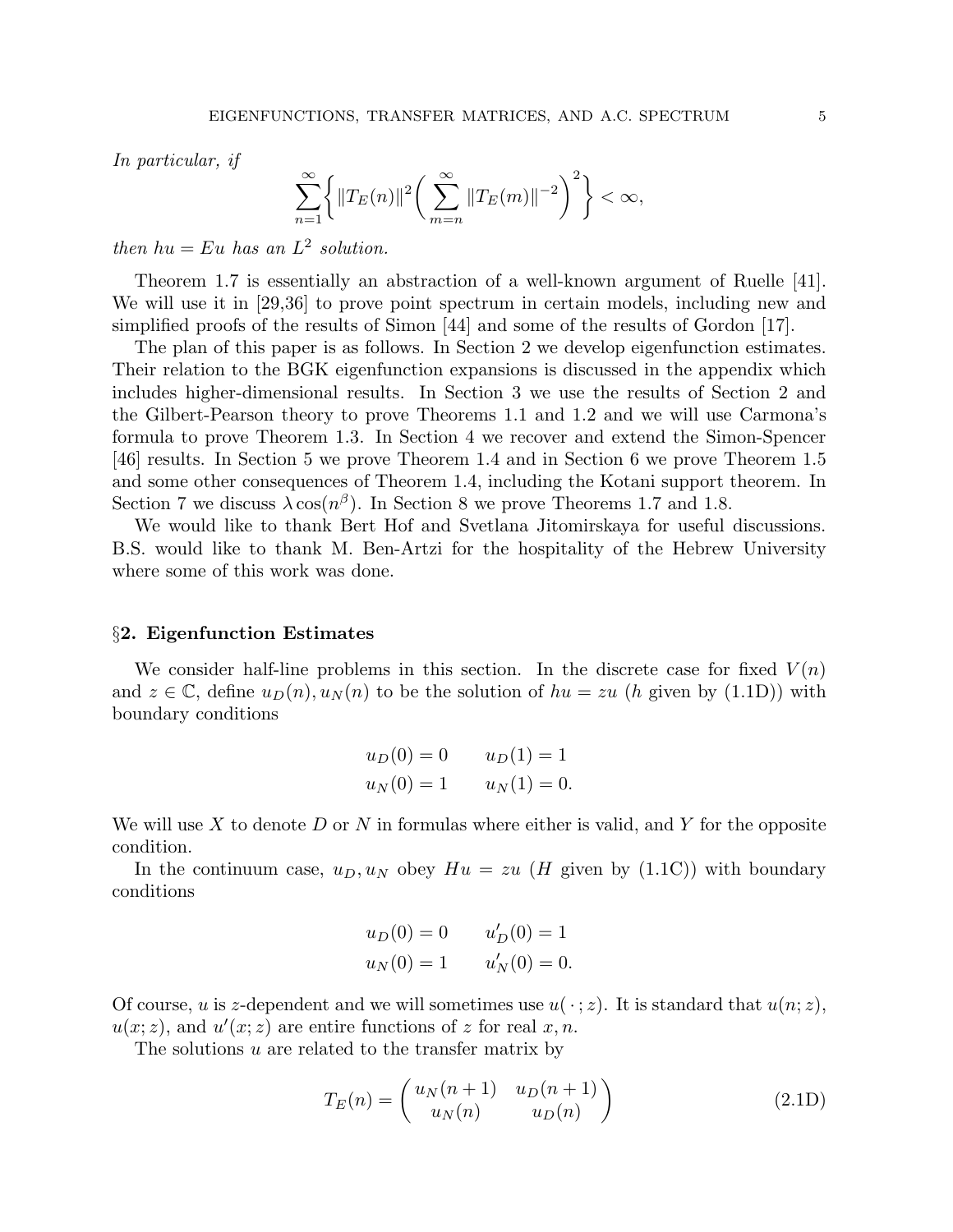in the discrete case and

$$
T_E(x) = \begin{pmatrix} u'_N(x) & u'_D(x) \\ u_N(x) & u_D(x) \end{pmatrix}
$$
 (2.1C)

in the continuum case.

For  $z \in \mathbb{C}_+ = \{z \mid \text{Im } z > 0\}$ , there is a unique solution  $L^2$  at  $+\infty$  (for arbitrary V in the discrete case and for  $V$  which is limit point at infinity in the continuum case). Both it and its derivative (in the continuum case) are everywhere non-vanishing. In the continuum, we denote the solution by  $\varphi_+^D(x;z)$  if normalized by  $\varphi_+^D(0;z) = 1$  and  $\varphi_+^N(x;z)$ if normalized by  $(\varphi^N_+)'(0; z) = -1$ , and in the discrete case  $\varphi^D_+(0; z) = 1$ ,  $\varphi^N_+(1; z) = -1$ . This normalization is chosen so that the Wronskian of  $\varphi_+^X$  and  $u_X$  is +1.

The m-functions are defined by

$$
\varphi_+^X(\,\cdot\,;z) = \pm u_Y(\,\cdot\,;z) + m_X(z)u_X(\,\cdot\,;z) \tag{2.2}
$$

where we take the plus sign in case  $X = D$  and minus in case  $X = N$ . (Noting that the Wronskian of  $\varphi_+^X$  and  $\varphi_+^Y$  is zero, we see that  $m_X(z)m_Y(z) = -1.$ 

It is well known (see, e.g., [5,27]) that the m-functions are Herglotz (i.e., analytic with Im  $m > 0$  on  $\mathbb{C}_+$ ) and that the measures

$$
d\rho^{X}(E) = \lim_{\epsilon \downarrow 0} \frac{1}{\pi} \operatorname{Im} m_{X}(E + i\epsilon) dE
$$
 (2.3)

are spectral measures for the operator  $H_X$  (h or H with appropriate boundary conditions; i.e., in the continuum case  $H_{D,N}$  are defined on  $L^2(0,\infty)$  with  $u(0)$  or  $u'(0)$  boundary conditions, and in the discrete case  $H_D$  (resp.  $H_N$ ) is defined on  $\ell^2(\mathbb{Z}_+)$  (resp.  $\ell^2(\{2,3,\ldots,\})$ ) with  $u(0) = 0$  (resp.  $u(1) = 0$ ) boundary conditions). That is,  $H_X$  is unitarily equivalent to multiplication by E on  $L^2(\mathbb{R}, d\rho^X(E))$ . Note that in (2.3) (and similarly (2.8) below), the limit is intended in the weak sense, that is, holds when smeared in  $E$  with continuous functions of compact support.

In the discrete case and in the continuum case with  $X = N$ , we have

$$
\int \frac{d\rho^X(E)}{|E|+1} < \infty \tag{2.4a}
$$

and

$$
m_X(z) = \int \frac{d\rho^X(E)}{E - z}.
$$
\n(2.4b)

In the continuum case with  $X = D$ , we only have

$$
\int \frac{d\rho^D(E)}{E^2 + 1} < \infty \tag{2.5a}
$$

and a Herglotz representation

$$
m_D(z) = a_0 + \int \left(\frac{1}{E - z} - \frac{E}{1 + E^2}\right) d\rho^D(E)
$$
 (2.5b)

for a suitable real constant  $a_0$ .

We are heading toward a proof of the following theorems: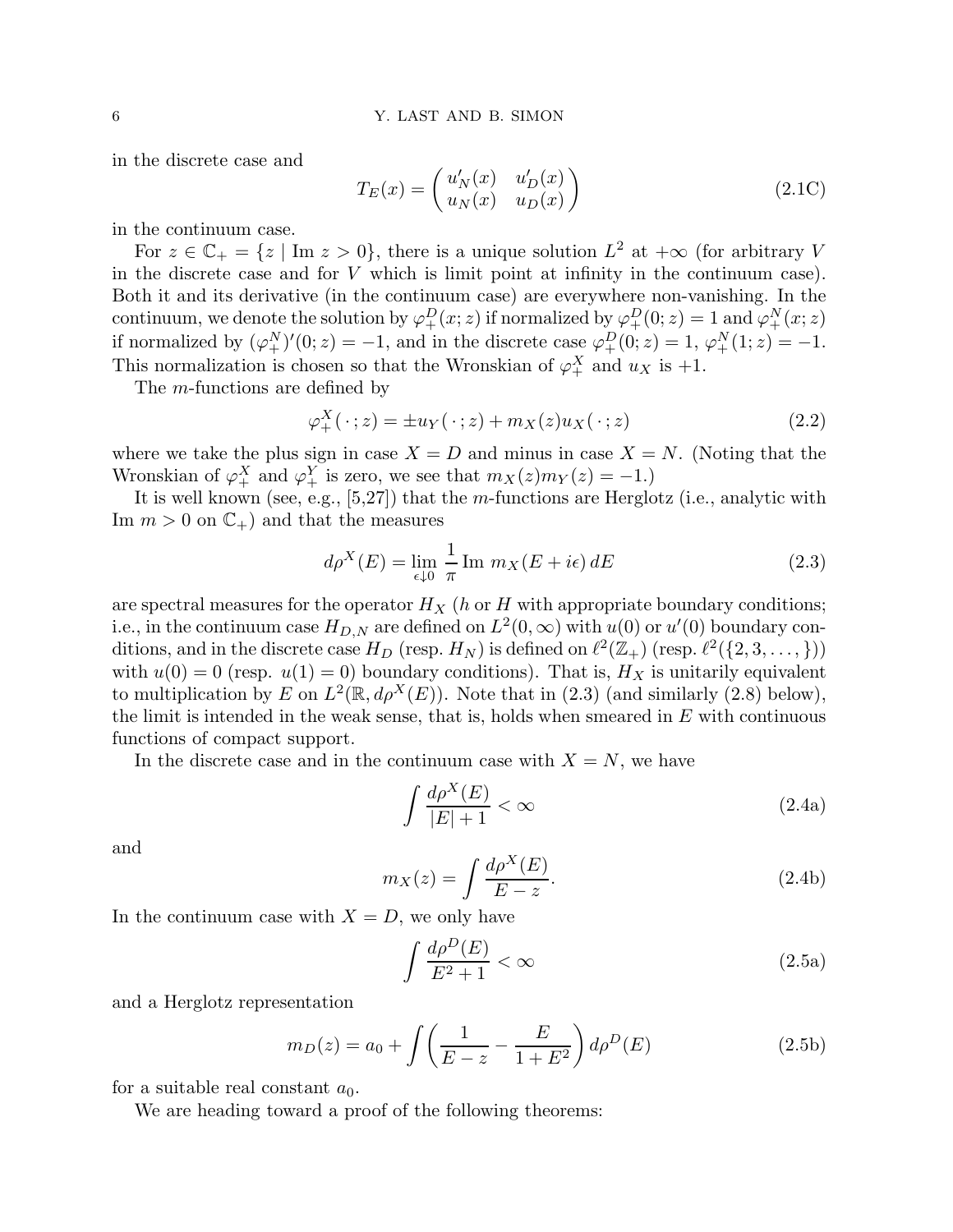**Theorem 2.1D.** In the discrete case, for any V and n,

$$
\int |u_X(n;E)|^2 d\rho^X(E) = 1.
$$
\n(2.6D)

**Theorem 2.1C.** In the continuum case for any  $V \geq 0$  and all x,

$$
\int \frac{|u_X(x;E)|^2}{E+1} d\rho^X(E) \le \frac{1}{2} \left(1 \mp e^{-2|x|}\right) \tag{2.6C(a)}
$$

where  $\mp$  correspond to  $X = D/N$ . Moreover, for a universal constant C, we have that for all x

$$
\int \frac{\left[\int_{x-1}^{x+1} |u'_X(y;E)|^2 dy\right]}{(E+1)^2} d\rho^X(E) \le C. \tag{2.6C(b)}
$$

*Remarks.* 1. In  $(2.6C(b))$ , if  $x < 1$ , interpret  $x - 1$  as 0.

2. Obviously,  $V \geq 0$  can be replaced by  $V \geq c$  for any  $c$  if  $(E+1)^{-1}$  in (2.6C) is replaced by  $(E - c + 1)^{-1}$ . The proof shows that as long as  $-V \le \alpha(-\Delta) + \beta$  for some  $\alpha < 1$ , estimates similar to (2.6C) hold (with  $(E+1)^{-1}$  replaced by  $(E+|\beta|+(1-\alpha)^{-1})$ and the  $\frac{1}{2}$  (resp. 1) in the inequality replaced by  $\frac{1}{2}(1-\alpha)^{-1}$  (resp.  $(1-\alpha)^{-1}$ ). Thus, the result allows any V whose negative part is uniformly locally  $L^1$ .

As a preliminary we note that

**Lemma 2.2.** (a)  $\epsilon^2 |m(E + i\epsilon)| \to 0$  as  $\epsilon \downarrow 0$  uniformly for E in compact subsets of  $\mathbb{R}$ . (b)  $\epsilon |\text{Re } m(E + i\epsilon)| \rightarrow 0$  as  $\epsilon \downarrow 0$  and is uniformly bounded for E in compacts.

*Proof.* (a) is a direct consequence of  $(2.4/2.5)$ . (b) follows from those formulas and the dominated convergence theorem.  $\Box$ 

The resolvent,  $(H_X - z)^{-1}$ , of the operator  $H_X$  has a continuous integral kernel (in the continuum case). In general, this kernel  $G_X(x, y; z)$  has the form

$$
G_X(x, y; z) = u_X(x_<; z)\varphi_+^X(x_>; z)
$$
\n(2.7)

where  $x<sub>0</sub> = min(x, y), x<sub>0</sub> = max(x, y)$ . This formula is easy to verify and shows that G is continuous.

#### Theorem 2.3.

$$
\lim_{\epsilon \downarrow 0} \frac{1}{\pi} \operatorname{Im} G_X(x, x; E + i\epsilon) dE = |u_X(x, E)|^2 d\rho^X(E). \tag{2.8}
$$

*Proof.* By  $(2.7)$  and  $(2.2)$ ,

$$
G_X(x, x; E + i\epsilon) = \pm u_Y(x, E + i\epsilon)u_X(x; E + i\epsilon) + m_X(E + i\epsilon)u_X(x; E + i\epsilon)^2.
$$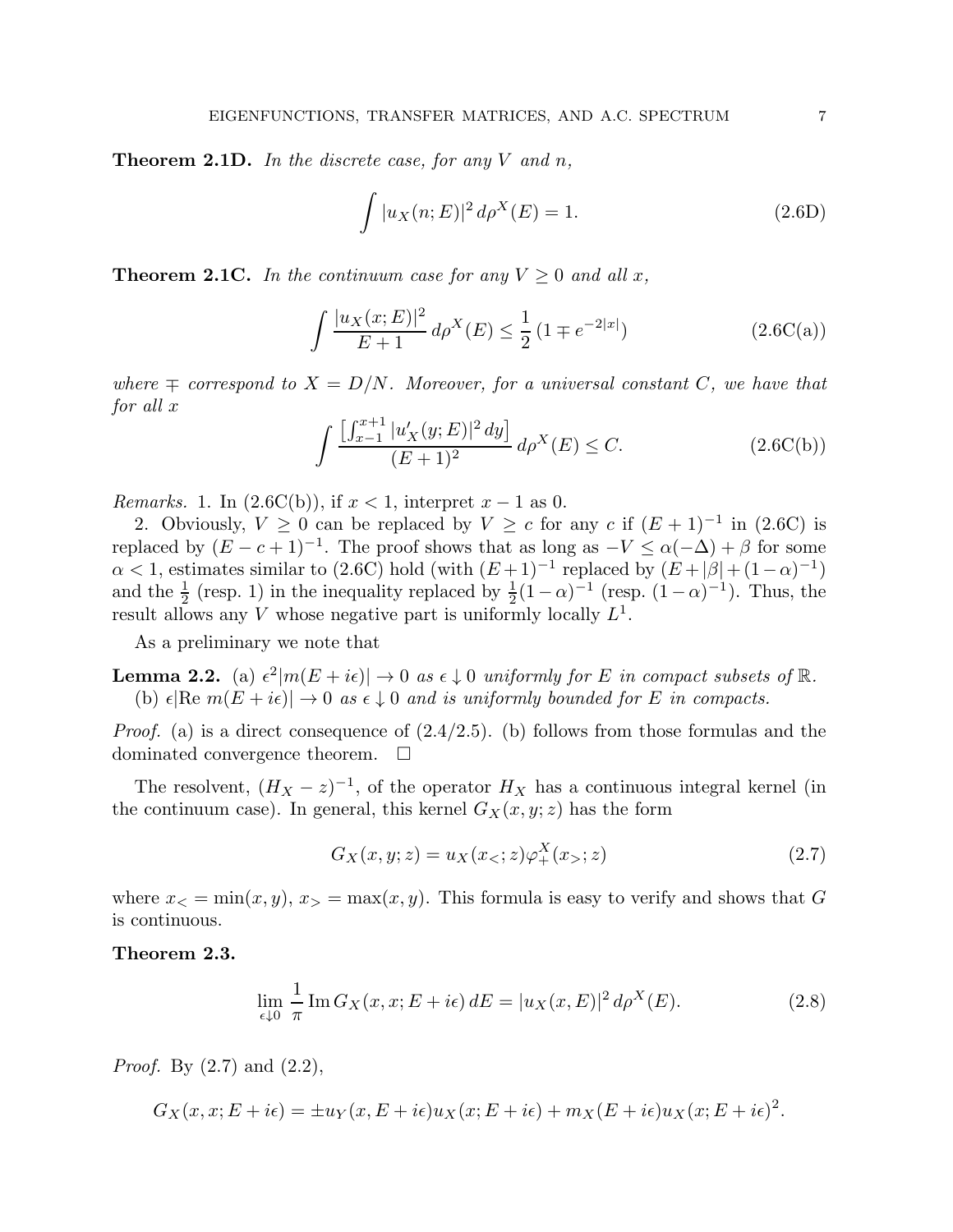Since  $u_{X,Y}$  are entire and real for z real, we have that  $\lim_{\epsilon \downarrow 0} \text{Im } u_Y(x, E + i\epsilon)u_X(x, E + i\epsilon)$  $i\epsilon$  = 0. Similarly,  $u_X(x; E + i\epsilon)^2 = u_X(x; E)^2 + i\epsilon a(x; E) + O(\epsilon^2)$  where  $u_X^2$  and  $a(x)$ are real. Thus,

Im 
$$
[m_X(E + i\epsilon)u_X(x; E + i\epsilon)^2] = \boxed{1} + \boxed{2} + \boxed{3}
$$

with

$$
1 = u_X(x; E)^2 \operatorname{Im} m_X(E + i\epsilon) \to \pi |u_X(x, E)|^2 d\rho^X(E)
$$

by  $(2.3)$  and

$$
\boxed{2} = \epsilon a(x; E) \text{ Re } m(E + i\epsilon) \to 0
$$

by Lemma 2.2(b) and

$$
3 = \text{Im}[O(\epsilon^2)m(E + i\epsilon)] \to 0
$$

by Lemma 2.2(a). Thus,  $(2.8)$  is proven.  $\Box$ 

Remarks. 1. (2.8) is essentially a version of the spectral theorem. We will discuss this further in the appendix.

2. The same method shows more generally that

$$
\lim_{\epsilon \downarrow 0} \frac{1}{\pi} G_X(x, y; E + i\epsilon) = u_X(x, E) u_X(y, E) d\rho^X(E). \tag{2.8'}
$$

3. (2.8/2.8′ ) are not new; they are implicit, for example, in Section II.3 of Levitan-Sargsjan [37].

*Proof of Theorem* 2.1D. (2.8) says that  $|u|^2 d\rho$  is the spectral measure for  $H_X$  with vector  $\delta_n$ . Thus,  $\int |u(n; E)|^2 d\rho^{\dot{X}}(E) = (\delta_n, \delta_n) = 1.$ 

*Proof of Theorem 2.1C.*  $G_D(x, x; z)$  is analytic in  $\mathbb{C}\setminus[0, \infty)$  and goes to zero as  $|z| \to \infty$ . It follows that

$$
G_X(x, x; -1) = \int \frac{|u(x, E)|^2 d\rho^X(E)}{E + 1}.
$$

But since  $V \ge 0$ ,  $(H_X + 1)^{-1} \le (H_X^{(0)} + 1)^{-1}$  where  $H_X^{(0)}$  is the operator when  $V = 0$ . Thus,

$$
G_X(x, x; -1) \le G_X^{(0)}(x, x; -1) = \frac{1}{2} \left( 1 \pm e^{-2|x|} \right)
$$

by the method of images formulas for  $G^{(0)}$ . This proves  $(2.6C(a))$ .

To prove  $(2.6C(b))$  where  $x \geq 2$ , pick g a  $C^{\infty}$  function with  $0 \leq g \leq 1$ , g supported on  $[-2, 2]$ , and  $g \equiv 1$  on  $[-1, 1]$ . Let  $f(y) = g(y - x)$ . Then

$$
\int_{x-1}^{x+1} (u')^2 dy \le \int f^2 (u')^2 dy
$$
  
=  $-\int f^2 u'' u dy - \frac{1}{2} \int (u^2)' (f^2)' dy$   
=  $\int f(E - V) u^2 dy + \frac{1}{2} \int (f^2)'' u^2 dy$   
 $\le C(1 + |E|) \int_{x-2}^{x+2} u^2 dy.$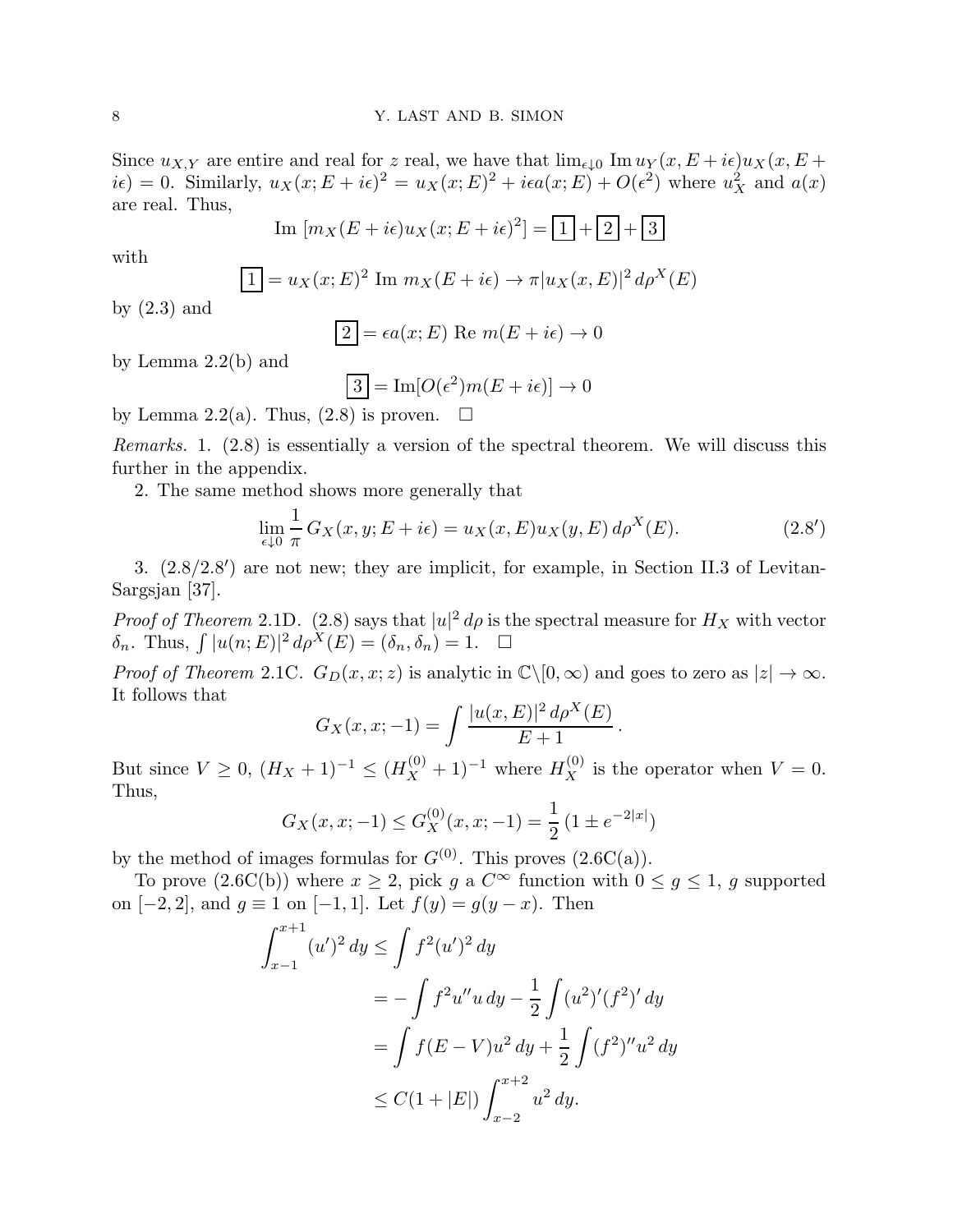Thus,  $(2.6(b))$  for  $x \ge 2$  follows from  $(2.6(a))$ .

A similar calculation works for  $x = 1$ . Explicitly, pick f which is supported on [0,3] and  $f \equiv 1$  on [0, 2]. Because  $u(0)u'(0) = 0$ , the above calculations still show that

$$
\int_0^2 |u(y)'|^2 dy \le \int f(E - V)u^2 dy + \frac{1}{2} \int (f^2)'' u^2 dy
$$
  
 
$$
\le C(1 + |E|) \int_0^3 u^2 dy.
$$

 $(2.6(b))$  for  $x = 1$  and  $x \ge 2$  imply the result for all  $x$ .  $\Box$ 

Remark. If V is uniformly locally  $L^2$ , one can show that  $(2.6C(b))$  holds without the need for integrating over y.

#### §3. Criteria for A.C. Spectrum

Our main goal in this section is to prove Theorems 1.1 and 1.2 as well as a continuum analog of Theorem 1.2. We begin with an estimate based on the Gilbert-Pearson theory and then apply the bounds of Section 2. We will then provide a new proof of the Pastur-Ishii theorem. Finally, we present a condition for purely a.c. spectrum.

Fix V and E. For each  $\theta \in [0, \pi)$ , let  $\Phi_{\theta}$  be the vector formed from the solution with  $(\sin \theta, \cos \theta)$  boundary conditions at 0, that is,

$$
\Phi_{\theta}(\cdot) = T_E(\cdot) \begin{pmatrix} \sin \theta \\ \cos \theta \end{pmatrix}
$$
\n(3.1a)

and let  $\Psi_{\theta}$  be  $\Phi_{\pi/2+\theta}$ , that is,

$$
\Psi_{\theta}(\cdot) = T_E(\cdot) \begin{pmatrix} \cos \theta \\ -\sin \theta \end{pmatrix}.
$$
\n(3.1b)

Define  $u_{\theta}, v_{\theta}$  by  $\Phi_{\theta}(n) = \binom{u_{\theta}(n+1)}{u_{\theta}(n)}, \Psi_{\theta}(n) = \binom{v_{\theta}(n+1)}{v_{\theta}(n)}$  $\frac{\theta(n+1)}{v_{\theta}(n)}$ .

The Wronskian of u and v is constant, that is,  $\langle \Phi, J\Psi \rangle = 1$  with  $J = \begin{pmatrix} 0 & 1 \\ -1 & 0 \end{pmatrix}$ . It follows by the Cauchy-Schwarz inequality that

$$
\|\Phi_{\theta}(n)\| \|\Psi_{\theta}(n)\| \ge 1.
$$
\n(3.2)

Clearly,  $\|\Psi_{\theta}(\cdot)\| \leq \|T_E(\cdot)\|$  by (3.1b). Let us use the symbol  $\frac{1}{L} \int_0^L \cdot dx$  for the integral in the continuum case and for the sum  $\frac{1}{L} \sum_{n=1}^{L}$  in the discrete case. Then

$$
\frac{1}{L} \int_0^L \|\Psi_{\theta}(x)\|^2 dx \le \frac{1}{L} \int_0^L \|T_E(x)\|^2 dx.
$$
 (3.3)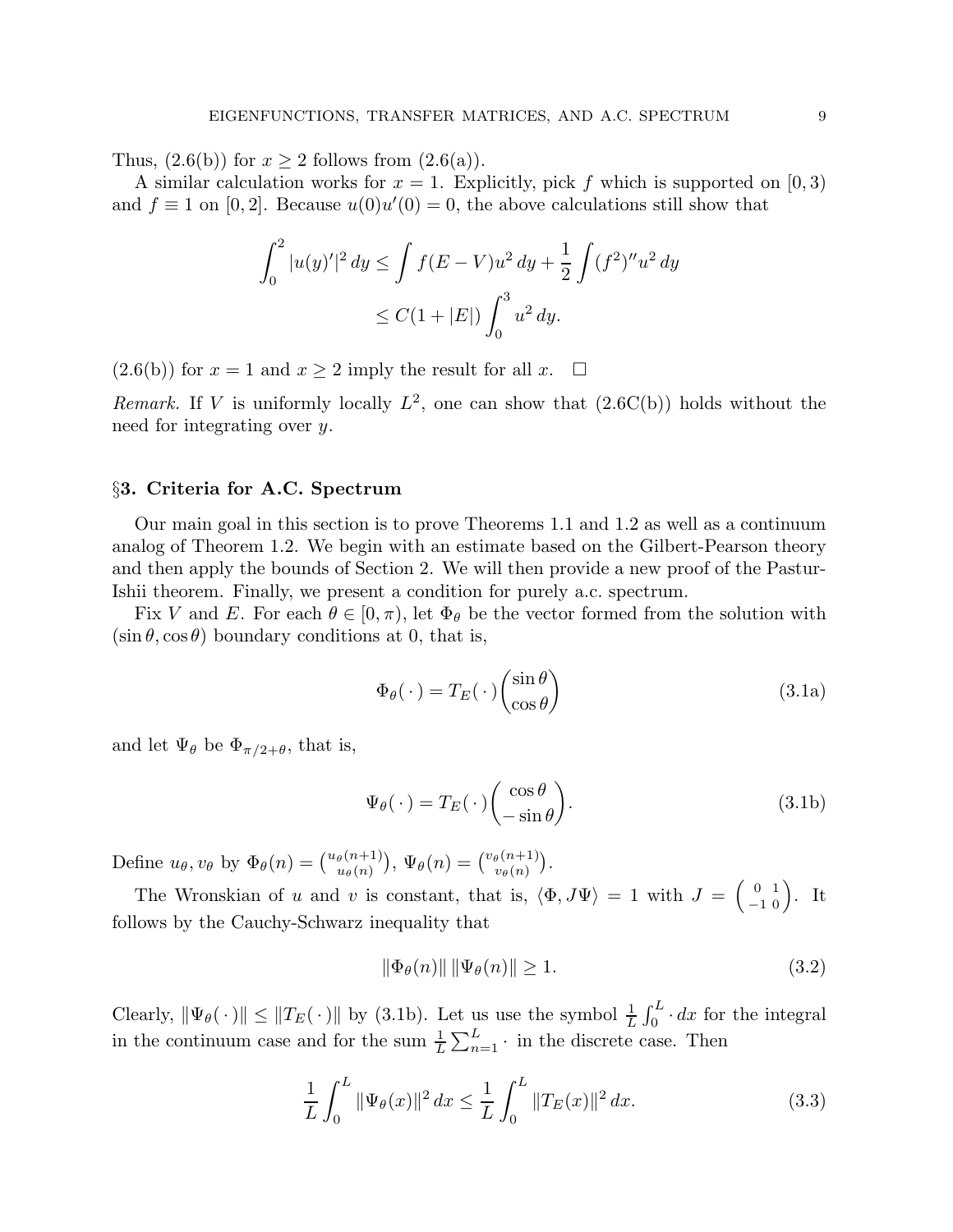By (3.2),

$$
1 \leq \left(\frac{1}{L} \int_0^L \|\Phi_{\theta}(x)\| \|\Psi_{\theta}(x)\| dx\right)^2
$$
  
 
$$
\leq \left(\frac{1}{L} \int_0^L \|\Phi_{\theta}(x)\|^2\right) \left(\frac{1}{L} \int_0^L \|\Psi_{\theta}(x)\|^2 dx\right).
$$
 (3.4)

(3.3) and (3.4) immediately imply

### Lemma 3.1.

$$
\frac{\int_0^L \|\Psi_{\theta}(x)\|^2 dx}{\int_0^L \|\Phi_{\theta}(x)\|^2 dx} \le \left(\frac{1}{L} \int_0^L \|T_E(x)\|^2 dx\right)^2 \tag{3.5}
$$

Recall the definitions of Gilbert-Pearson. A solution  $u_{\theta}$  is called subordinate if and only if

$$
\lim_{x \to \infty} \frac{\int_0^L |u_\theta(x)|^2 dx}{\int_0^L |v_\theta(x)|^2 dx} = 0.
$$
\n(3.6)

To use (3.6), we must deal with the fact that  $\Phi$ ,  $\Psi$  are not quite the same as u, v. In the discrete case, we have that

$$
\sum_{n=1}^{L+1} |v_{\theta}(n)|^2 \le \sum_{n=1}^{L} \|\Psi_{\theta}(n)\|^2
$$

while

$$
\sum_{n=1}^{L+1} |u_{\theta}(n)|^2 \ge \frac{1}{2} \sum_{n=1}^{L} (|u_{\theta}(n)|^2 + |u_{\theta}(n+1)|^2)
$$
  

$$
\ge \frac{1}{2} \sum_{n=1}^{L} ||\Phi_{\theta}(n)||^2
$$

so returning to  $\int_0^L \cdot dx$  notation for the sum

$$
\frac{\int_0^{L+1} |v_\theta(x)|^2 dx}{\int_0^{L+1} |u_\theta(x)|^2 dx} \le \frac{2 \int_0^L ||\Psi_\theta(x)||^2 dx}{\int_0^L ||\Phi_\theta(x)||^2 dx}
$$

so

$$
\frac{\int_0^{L+1} |v_\theta(x)|^2 dx}{\int_0^{L+1} |u_\theta(x)|^2 dx} \le 2 \left( \frac{1}{L} \int_0^L \|T_E(x)\|^2 dx \right)^2.
$$
 (3.7D)

In the continuum case, one can mimic the proof of Theorem 2.1C to see that if  $V\geq 0,$ then

$$
\int_0^L (u_\theta(x)^2 + u'_\theta(x)^2) \, dx \le C(1 + |E|) \int_0^{L+1} u_\theta(x)^2 \, dx.
$$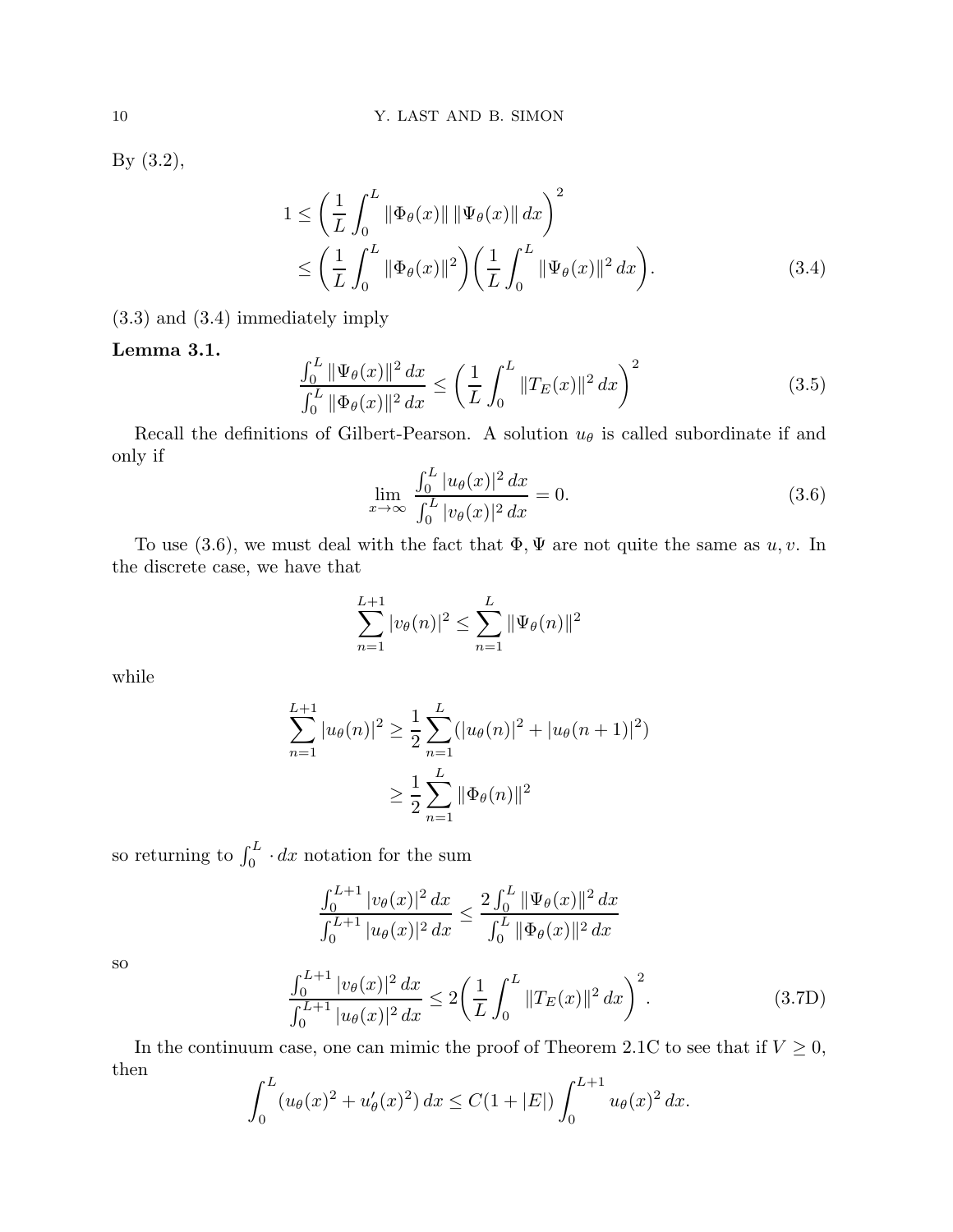Thus,

$$
\frac{\int_0^{L+1} v_\theta^2(x) dx}{\int_0^{L+1} u_\theta^2(x) dx} \le C(1+|E|) \frac{\int_0^{L+1} \|\Psi_\theta(x)\|^2 dx}{\int_0^L \|\Phi_\theta(x)\|^2 dx}
$$
\n
$$
\le C(1+|E|) \left(\frac{1}{L} \int_0^L \|\Psi_\theta(x)\|^2 dx\right) \left(\frac{1}{L} \int_0^{L+1} \|\Psi_\theta(x)\|^2 dx\right)
$$
\n
$$
\le \left(\frac{(L+1)}{L}\right)^2 C(1+|E|) \left(\frac{1}{L+1} \int_0^{L+1} \|T_E(x)\|^2 dx\right)^2.
$$
\n(3.7C)

 $(3.6)$  and  $(3.7)$  imply that

**Theorem 3.2.** If H has a subordinate solution at energy  $E$ , then

$$
\lim_{L \to \infty} \frac{1}{L} \int_0^L \|T_E(x)\|^2 \, dx = \infty. \tag{3.8}
$$

Let  $Q = \{E \mid H \text{ has a subordinate solution at energy } E\}$  and let  $S_0 = \mathbb{R} \backslash Q$ . Recall S, the set of Theorem 1.1, is given by

$$
S = \left\{ E \mid \lim_{L \to \infty} \frac{1}{L} \int_0^L ||T_E(x)||^2 dx < \infty \right\}.
$$

Theorem 3.2 says that  $Q \subset \mathbb{R} \backslash S$  so  $S \subset S_0$ . Gilbert-Pearson have shown that  $S_0$  is the essential support of the a.c. part,  $\mu_{ac}$ , of the spectral measure of  $H_+$ . Thus,  $S \subset S_0$ implies that if  $A \subset S$  and  $|A| > 0$ , then  $\mu_{ac}(A) > 0$ . Theorem 1.1 thus follows from

**Proposition 3.3.** For a.e. E w.r.t.  $\mu_{ac}$ , we have that  $E \in S$ .

*Proof.* In terms of the measures  $d\rho^X$  of Section 2, let  $d\mu(E) = \min(d\rho^D, d\rho^N)$  in the discrete case and  $d\mu = (1 + E^2)^{-1} \min(d\rho^D, d\rho^N)$  in the continuum case, where the min is defined viz.

$$
\min(\mu_1, \mu_2)(S) = \inf_{\substack{A, B \\ S \subset A \cup B}} \{\mu_1(A) + \mu_2(B)\}.
$$

Since the singular parts of  $d\rho^D$  and  $d\rho^N$  are disjoint and the a.c. parts are mutually equivalent (see, e.g., [45]),  $d\mu$  is equivalent to the a.c. part of the spectral measure for  $H_+$ . By (2.1) and (2.6), we have that for each n,

$$
\int d\mu(E) \|T_E(n)\|^2 \le 4 \tag{3.9D}
$$

in the discrete case and for each  $x_0 \geq 1$ ,

$$
\int d\mu(E) \int_{x_0 - 1}^{x_0 + 1} \|T_E(x)\|^2 \le C \tag{3.9C}
$$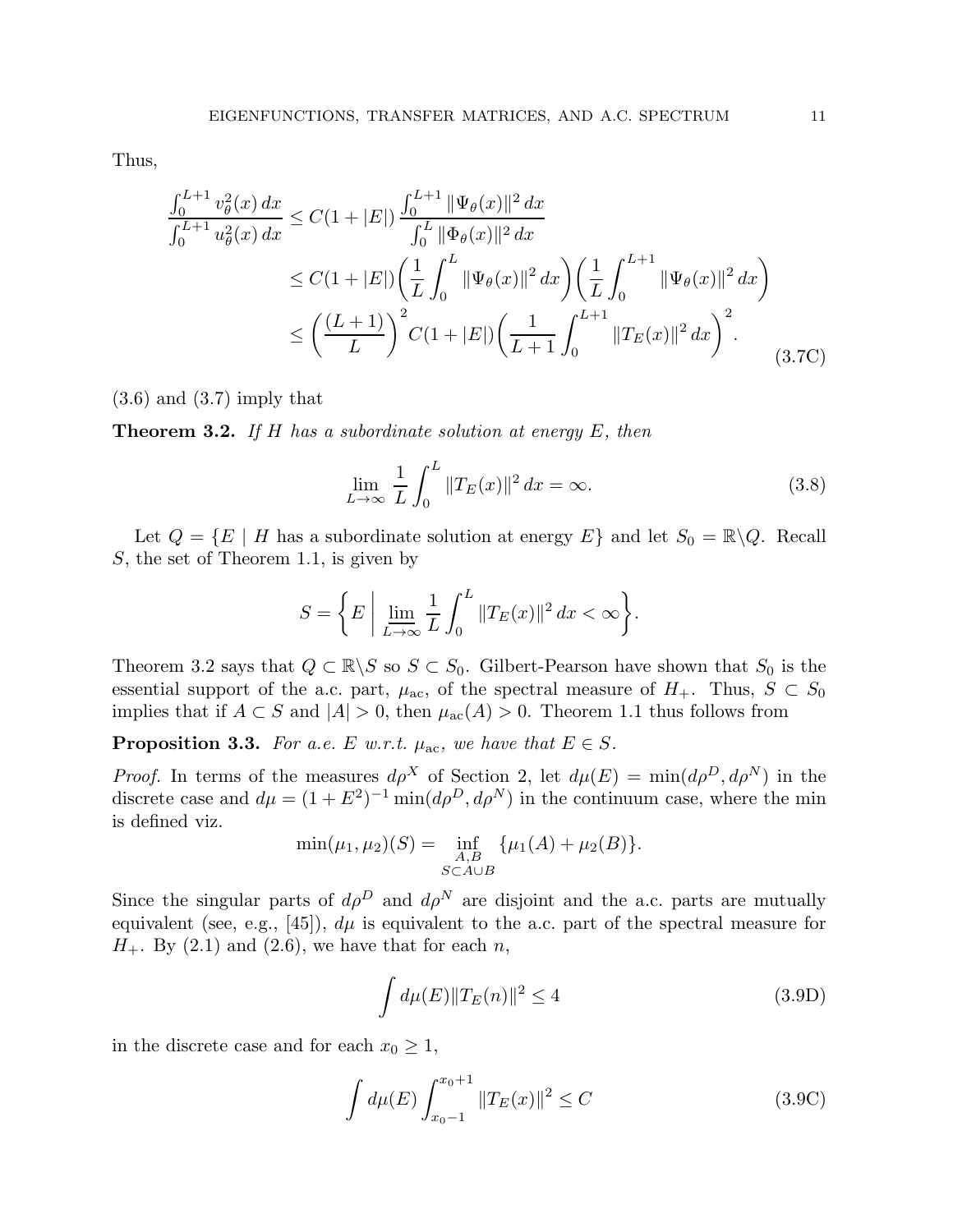in the continuum case. Here  $C$  is a universal constant. It follows that

$$
\int d\mu(E) G_L(E) \le C,\tag{3.10}
$$

where

$$
G_L(E) = \frac{1}{L} \sum_{n=1}^{L} ||T_E(n)||^2
$$

in the discrete case and

$$
G_L(E) = \frac{1}{Q(L)} \int_0^L ||T_E(x)||^2 dx,
$$

where  $Q(L)$  is the smallest even integer less than L (so  $L/Q(L) \rightarrow 1$  as  $L \rightarrow \infty$ ).

By (3.10) and Fatou's lemma,  $\int d\mu(E) \underline{\lim} G_L(E) < \infty$ , so  $\underline{\lim} G_L(E) < \infty$  a.e. w.r.t.  $d\mu$ , that is,  $E \in S$  for a.e. E w.r.t. to  $d\mu$ .  $\Box$ 

*Remark.* An immediate consequence of Theorem 1.1 is that if  $V_{\omega}$  is an ergodic family of potentials and the Lyapunov exponent  $\gamma(E) > 0$  on a Borel set  $T \subset \mathbb{R}$ , then for a.e.  $\omega$ ,  $\Sigma_{ac}(H_{\omega}) \cap T = \emptyset$ . For by Fubini's theorem for a.e.  $\omega$ , for a.e.  $E \in T$ , we have  $\lim_{n} \frac{1}{n} \ln ||T(n)|| > 0$  so that a fortiori,  $\lim_{n} \frac{1}{L} \sum_{n=1}^{L} ||T(n)||^2 = \infty$  and thus, for a.e.  $\omega$ ,  $S \cap T$ has zero Lebesgue measure. This result is the celebrated Ishii-Pastur theorem [21,38,5,7]. Note that our proof is more direct than the one that goes through the construction of exponentially decaying eigenfunctions.

To prove Theorem 1.2 (and also Theorem 1.4), we need to extend  $(3.9)$  from  $T(n)$  to  $T(n, m)$ . As in that equation,  $d\mu$  is the min of  $d\rho^N$  and  $d\rho^D$  which is an a.c. measure for  $h_{+}$ :

**Theorem 3.4D.** For any  $n, m, \int ||T_E(n,m)|| d\mu(E) \leq 4$ .

*Proof.* We have that  $||T(n, m)|| \le ||T(n, 0)|| ||T(0, m)|| = ||T(n, 0)|| ||T(m, 0)||$ , so by the Schwarz inequality,

$$
\int \|T_E(n,m)\| d\mu \le \left(\int \|T_E(n,0)\|^2 d\mu\right)^{1/2} \left(\int \|T_E(m,0)\|^2 d\mu\right)^{1/2} \le 4
$$

by  $(3.9)$ .  $\Box$ 

An immediate consequence of this theorem and Fatou's lemma is

**Theorem 3.5D** ( $\equiv$  **Theorem 1.2).** Let  $m_j, k_j$  be arbitrary sequences in  $\{n \in \mathbb{Z}$  $n > 0$ . Then for a.e. E in the a.c. part of the spectral measure for  $h_{+}$ , we have that  $\lim_{j\to\infty}||T_E(m_j, k_j)|| < \infty.$ 

The continuum versions of these results are straightforward analogs following the above proof using (3.9C). Here  $d\mu(E) = (1 + E^2)^{-1} \min(d\rho^{D}(E), d\rho^{N}(E)).$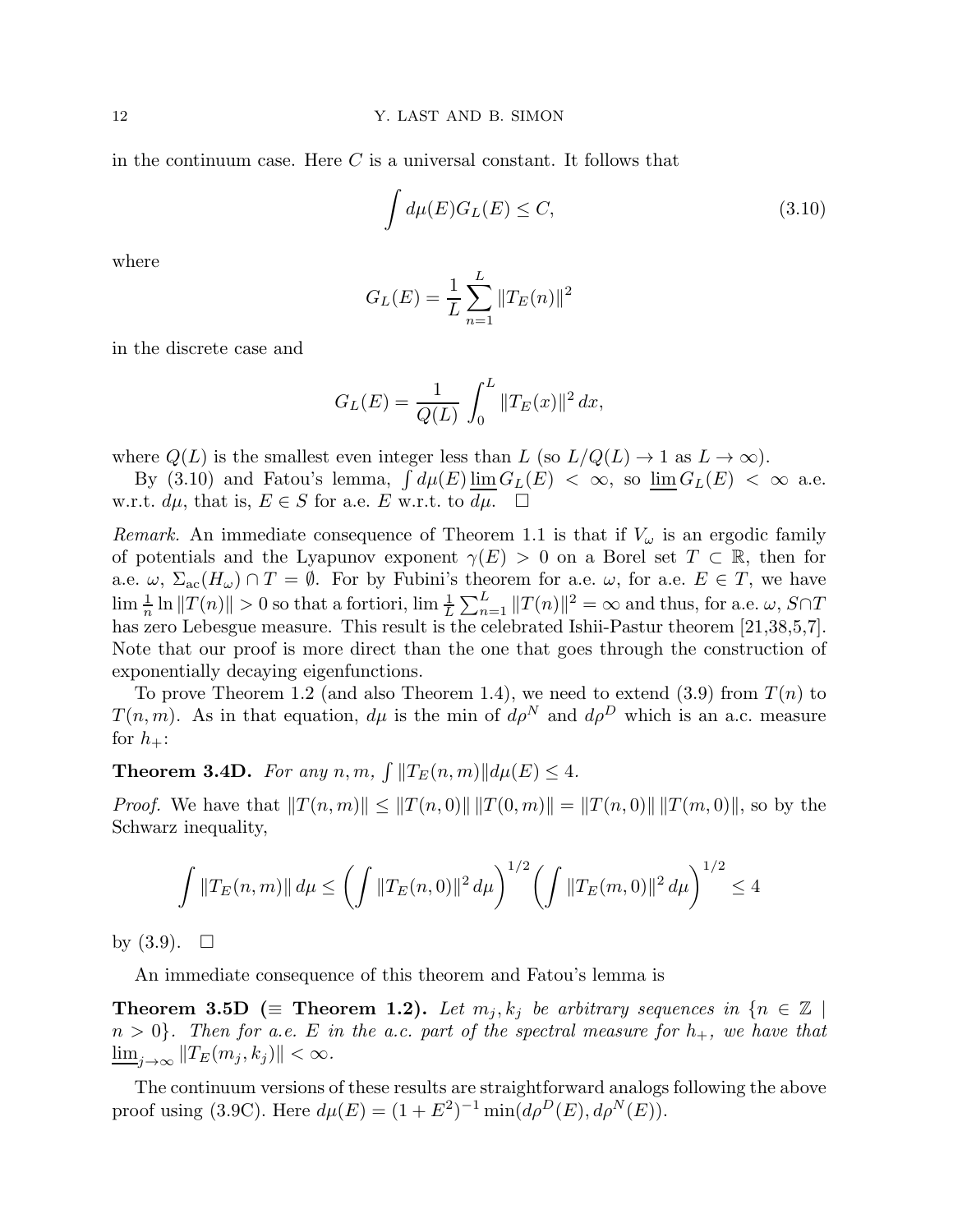**Theorem 3.4C.** For each  $x_0, y_0$  and a universal constant  $C$ ,

$$
\int d\mu(E) \bigg[ \int_{x_0-1}^{x_0+1} dx \int_{y_0-1}^{y_0+1} dy \, ||T_E(x,y)|| \bigg] < C.
$$

**Theorem 3.5C.** Let  $x_j, y_j$  be arbitrary sequences in  $\{x \in \mathbb{R} \mid x > 0\}$ . Then for a.e. E in the a.c. part of the spectral measure for  $H_+$ , we have that

$$
\lim_{j \to \infty} \int_{x_j - 1}^{x_j + 1} dx \int_{y_j - 1}^{y_j + 1} dy \, ||T_E(x, y)|| < \infty.
$$

We will need the following variant of these ideas in Section 5:

Theorem 3.6D. In the discrete case,

$$
\int d\mu(E) \left(\frac{1}{L} \sum_{m=n+1}^{n+L} ||T(m,n)||^2\right)^{1/2} \le 4.
$$
\n(3.11)

*Proof.* Since  $||T(m,n)|| \leq ||T(m)|| ||T(n)||$ , we have that  $(\frac{1}{L} \sum_{m=n+1}^{n+L} ||T(m,n)||^2) \leq$  $||T(n)||(\frac{1}{L})$  $\frac{1}{L} \sum_{m=n+1}^{n+L} ||T(m)||^2$ <sup>1/2</sup>, so (3.11) follows from (3.9D) and the Schwarz inequality.  $\square$ 

In the same way, we get

**Theorem 3.6C.** In the continuum case for a universal constant  $C$ ,

$$
\int d\mu(E) \bigg( \int_{x_0-1}^{x_0+1} dx \, \frac{1}{Q(L)} \int_x^{x+L} ||T_E(x,y)||^2 \, dy \bigg)^{1/2} \leq C.
$$

**Theorem 3.7** (= **Theorem 1.3**). Suppose that for some  $x_n \to \infty$ ,

$$
\lim_{n \to \infty} \int_{a}^{b} \|T_{E}(x_{n})\|^{p} dE < \infty
$$

for some  $p > 2$ . Then for any boundary condition at zero, the spectral measure is purely absolutely continuous on  $(a, b)$ . More generally, if W is an arbitrary function on  $(-\infty, \infty)$ so that

- (i)  $W = V$  on  $(0, \infty)$
- (ii) W is limit point at both  $-\infty$  and  $\infty$ .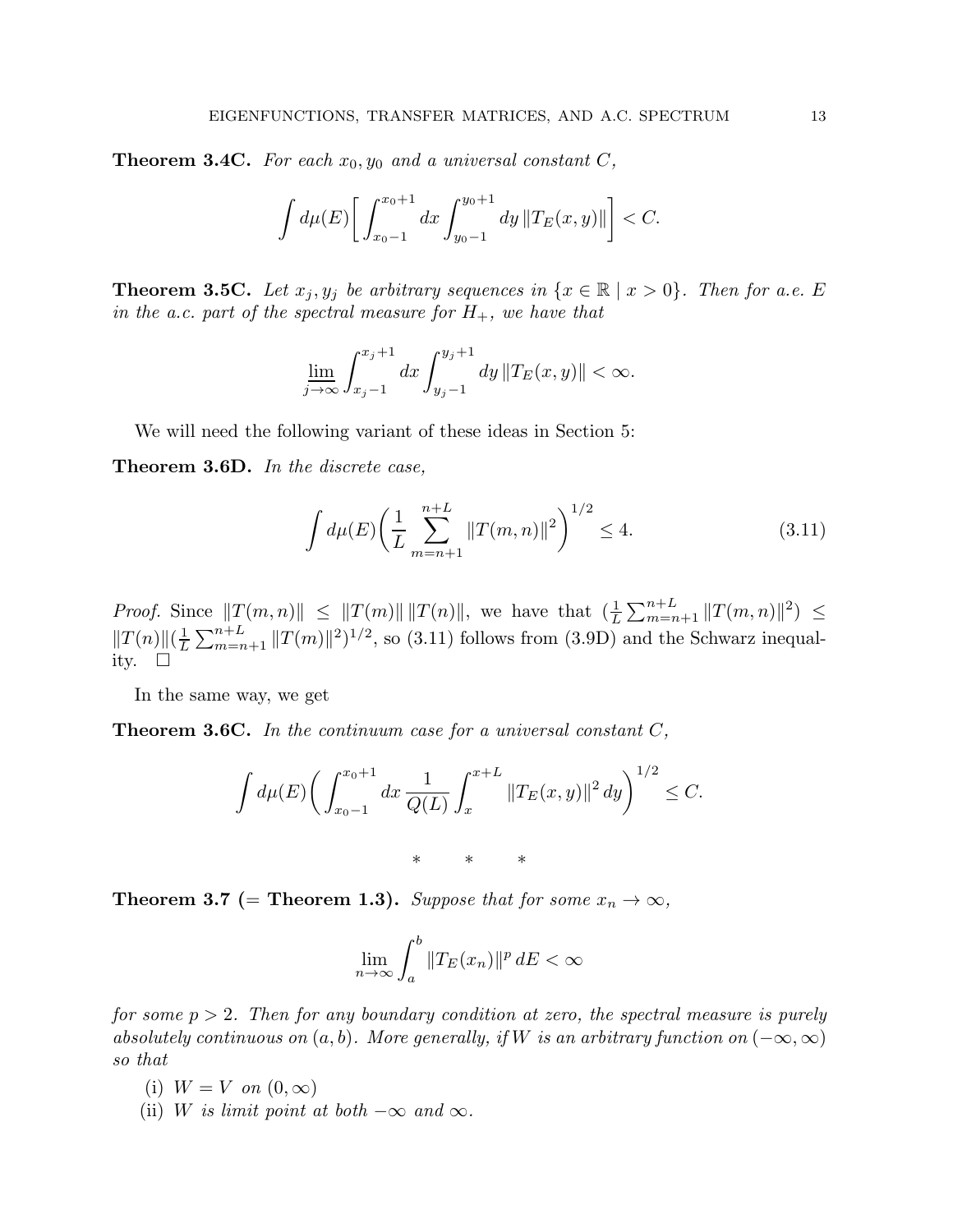Then  $H = -\frac{d^2}{dx^2} + W$  has purely a.c. spectrum on  $(a, b)$ . *Proof.* Fix a boundary condition  $\theta$  at zero and let  $u_{\theta} = (\cos(\theta), \sin(\theta))$ . For any x, let

$$
d\mu_x^{\theta}(E) = \pi^{-1} dE / ||T_E(x)u_{\theta}||^2.
$$
\n(3.12)

Then Carmona [4] proves that as  $x \to \infty$ ,

$$
d\mu_x^{\theta} \to d\mu^{\theta}, \tag{3.13}
$$

the spectral measure for boundary condition  $\theta$  (the convergence in (3.13) is in the vague sense, i.e., it holds after smearing with continuous functions in  $E$ ). Since T is unimodular,  $||T^{-1}|| = ||T||$  so  $||Tu_{\theta}|| \ge ||T||^{-1}||u_{\theta}||$  and thus,  $d\mu_x^{\theta}(E) = F_x^{\theta}(E) dE$  with

$$
|F_x(E)| \le ||T_E(x)||^2. \tag{3.14}
$$

For the whole-line problem, Carmona proves a result similar to (3.12/3.13), but in (3.12)  $||T_E(x)u_\theta||$  is replaced by  $||T_Eu_{\theta(E)}||$  with  $\theta(E)$  dependent on E (and x) but (3.14) still holds. The result now follows from the next lemma.  $\Box$ 

**Lemma 3.8.** Let  $f_n(\lambda)$  be a sequence of functions on  $(a, b) \subset \mathbb{R}$  so that for some  $q > 1$ ,

$$
\int f_n(\lambda)^q \, d\lambda \le C
$$

uniformly in n. Suppose that  $f_n(\lambda) d\lambda$  converge to a measure  $d\mu(\lambda)$  weakly. Then  $d\mu$  is purely absolutely continuous.

*Proof.* The ball of radius C in  $L^q$  is compact in the weak-\* topology, so there exists a subsequence  $f_{n(i)}$  and  $f_{\infty} \in L^p$  so that  $\int f_{n(i)}(\lambda)g(\lambda) d\lambda \to \int f_{\infty}(\lambda)g(\lambda) d\mu(\lambda)$  for all  $g \in L^{q'}$  with  $q'$  dual to p. Thus,  $d\mu = f_{\infty} d\lambda$  is absolutely continuous.  $\square$ 

\* \* \*

We end this section with two remarks that shed some light on the earlier theorems in this section. The first concerns an explicit relationship between the m-function and the basic average  $\frac{1}{L} \int_0^L ||T_E(x)||^2 dx$  which is connected with Lemma 3.1:

**Proposition 3.9.** We have for any  $\theta$  that

$$
\operatorname{Im} m_{\theta}\left(E + i\frac{1}{L}\right) \le \left(5 + \sqrt{24}\right) \left[\frac{1}{L} \sum_{n=0}^{L+1} ||T_E(n)||^2\right]
$$

where  $||T_E(0)||$  is short for 1.

*Proof.* Let  $u_1$  be the solution with  $\theta$  boundary conditions normalized at  $n = 1$  and  $u_2$ the solution with complementary  $(\frac{\pi}{2} - \theta)$  boundary conditions. Then Jitomirskaya-Last [23,24] prove that if  $||f||_L = (\sum_{n=1}^L f(n)|^2)^{1/2}$  and  $\epsilon(L)$  is defined by

$$
||u_1||_L ||u_2||_L = (2\epsilon)^{-1}, \tag{3.15}
$$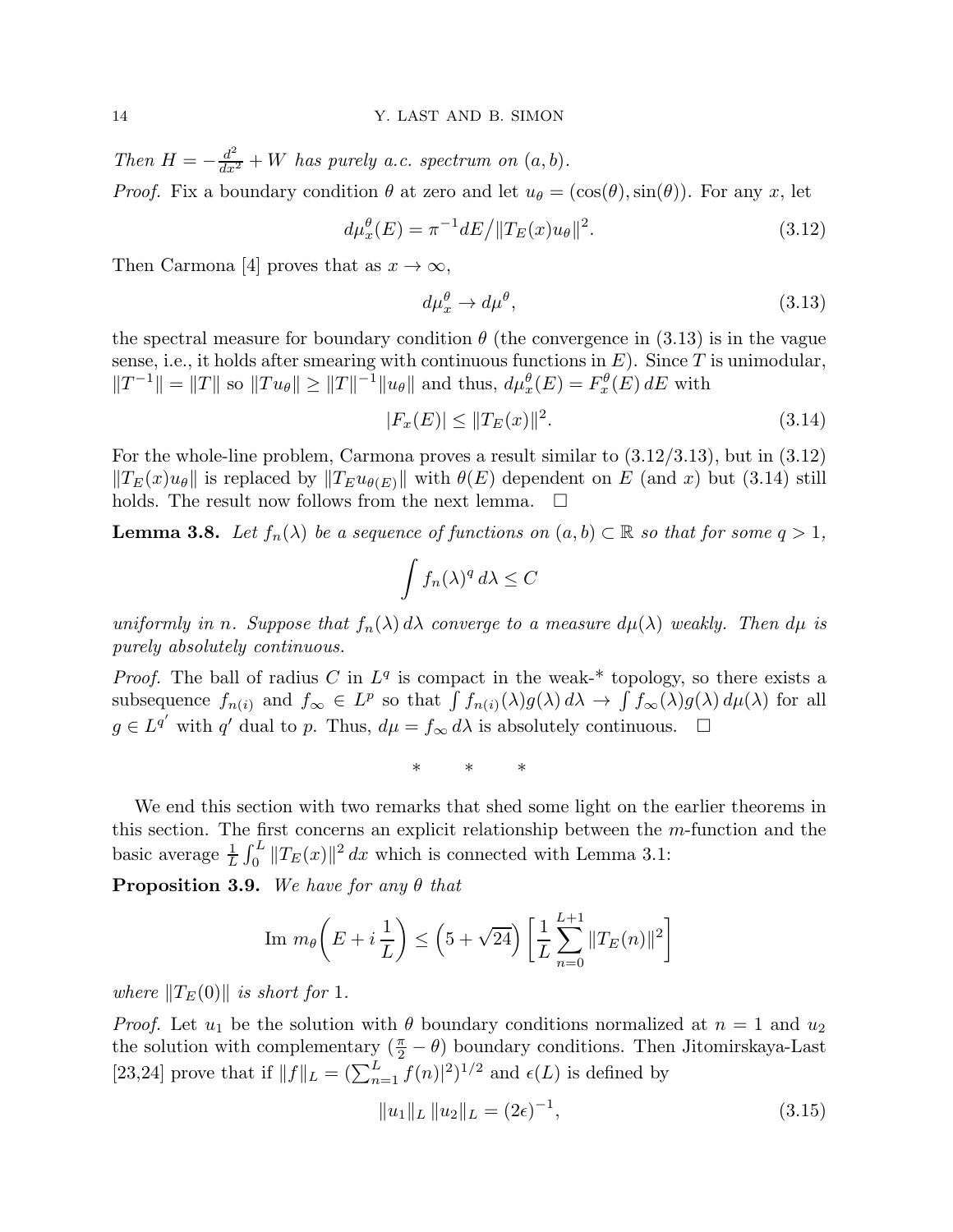then

$$
|m(E+i\epsilon)| \leq \left(5+\sqrt{24}\,\right) \, \frac{\|u_2\|_L}{\|u_1\|_L}.
$$

If L is odd, let  $f = (u_1(1), u_1(2), \ldots, u_1(L-1))$  and let  $g = (u_2(2), -u_2(1), u_2(4), -u_2(3),$  $\dots, -u_2(L-1)$ . Then constancy of the Wronskian implies that  $\langle f, g \rangle = \frac{L}{2}$  $\frac{L}{2}$ , so by the Schwarz inequality,

$$
\frac{L-1}{2} \le ||u_1||_L ||u_2||_L = \frac{1}{2\epsilon(L)}.
$$
\n(3.16)

For L even, the inequality holds with  $\frac{L}{2}$ , so a fortiori, (3.16) holds. Thus,  $\frac{1}{L} \geq \epsilon(L+1)$ . Since Im  $m(E + i\epsilon)/\epsilon$  is monotone increasing as  $\epsilon$  decreases,

$$
\frac{\text{Im } m(E + iL^{-1})}{L^{-1}} \le \frac{\text{Im } m(E + i\epsilon(L+1))}{\epsilon(L+1)}
$$
  

$$
\le \frac{|m(E + i\epsilon)|}{\epsilon} \le \frac{5 + \sqrt{24}}{\epsilon} \frac{\|u_2\|_{L+1}}{\|u_1\|_{L+1}}.
$$

By (3.15),  $(\epsilon \|u_1\|_{L+1})^{-1} \leq 2\|u_2\|_{L+1}$ , so

$$
\frac{\operatorname{Im} m(E+iL^{-1})}{L^{-1}} \leq 2\left(5+\sqrt{24}\right) \|u_2\|_{L+1}^2.
$$

Now  $|u_2(n)|^2 + |u_2(n+1)|^2 \le ||T(n)||^2$ , so

$$
\sum_{n=0}^{L+1} ||T(n)||^2 \ge |u(0)|^2 + |u(L+2)|^2 + 2||u_2||_{L+1}^2,
$$

proving that  $2||u_2||^2_{L+1} \leq \sum_{n=0}^{L+1} ||T(n)||^2$  and the claimed inequality.  $\Box$ 

The second result concerns the fact that  $\lim_{L \to \infty} \frac{1}{L} \sum_{n=1}^{L} ||T(n)||^2 < \infty$  says nothing about upper bounds. We claim that this sum cannot grow too fast, at least for a.e. E w.r.t.  $d\mu_{ac}$ .

**Theorem 3.10.** Fix  $\delta > 0$ . For a.e. E w.r.t.  $d\mu_{ac}$ , we have that for any  $L \geq 2$ ,

$$
\left(\frac{1}{L}\sum_{n=1}^{L}||T_E(n)||^2\right)\leq C_E(\log L)^{1+\delta}.
$$

Remarks. 1.  $(\log L)^{1+\delta}$  can be replaced by any increasing function  $f(n)$  with  $\sum f(2^n)^{-1}$  <  $\infty$ , for example,  $(\log L)(\log(\log L))^{1+\delta}$ .

2. If we replace  $||T_E(n)||$  by  $||u(n; E)||$ , this result holds for  $d\mu(E)$  rather than just for  $d\mu_{\rm ac}(E)$ .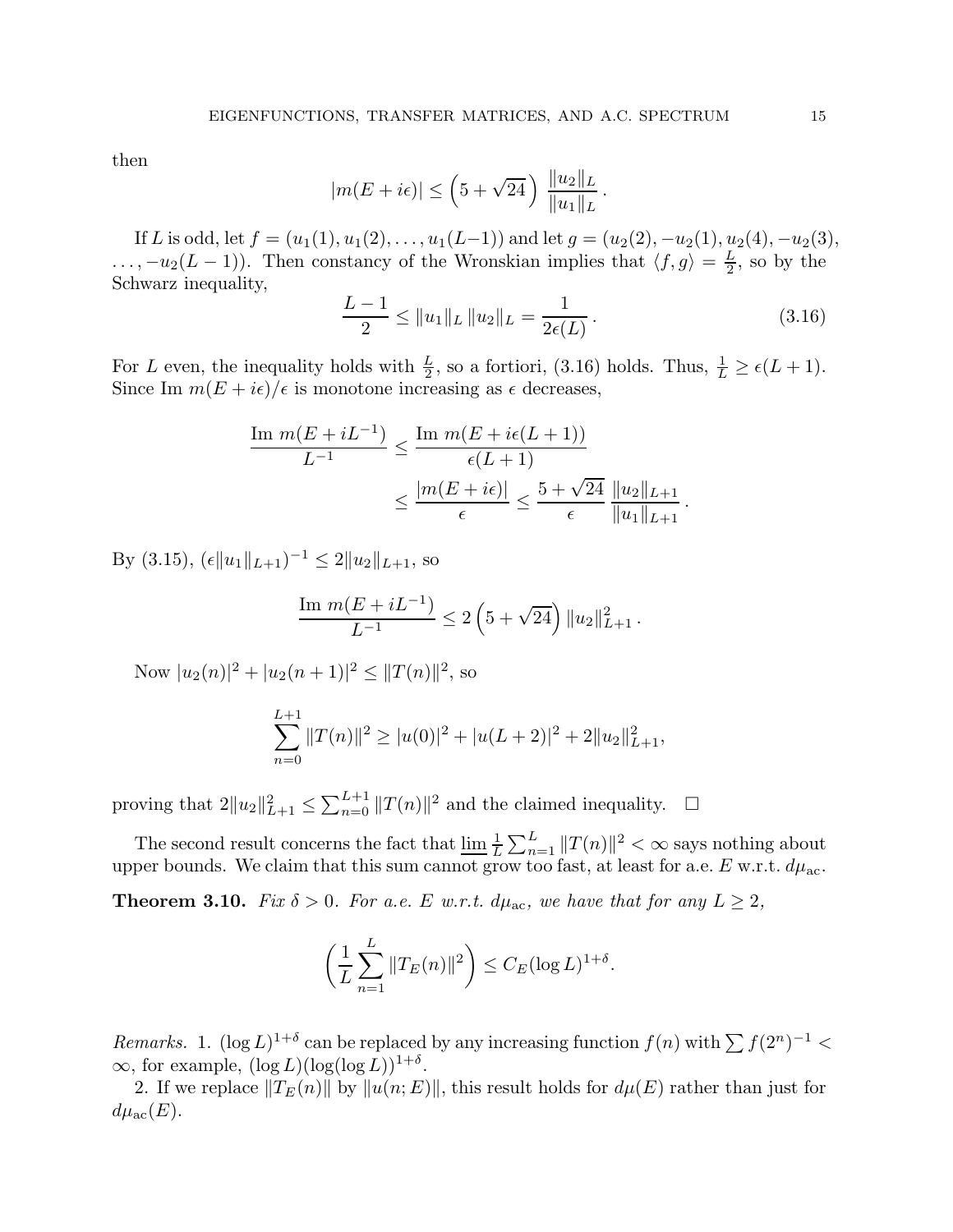*Proof.* Let  $g_k(E) = 2^{-k} \sum_{n=1}^{2^k} ||T_E(n)||^2$ . Then by (3.9D),  $\int$  $\sum$ *oof.* Let  $g_k(E) = 2^{-k} \sum_{n=1}^{\infty} ||T_E(n)||^2$ . Then by (3.9D),  $\int g_k(E) d\mu_{ac}(E) \leq 4$  so  $\sum_{k=1}^{\infty} k^{-1-\delta} g_k(E) \in L^1(d\mu_{ac})$ , which, in particular, implies that

$$
g_k(E) \le C_E k^{1+\delta} \tag{3.17}
$$

for a.e. E w.r.t.  $d\mu_{ac}$ . Let  $2^{k-1} \leq L \leq 2^k$ . Then

$$
L^{-1} \sum_{n=1}^{L} ||T_E(n)||^2 \le 2^{-k-1} \sum_{n=1}^{2^k} ||T_E(n)||^2 \le 2g_k(E),
$$

so  $(3.17)$  completes the proof.  $\Box$ 

#### §4. Barriers and A.C. Spectrum

Theorem 1.2, which we proved in Section 3, is ideal for showing that barriers can prevent a.c. spectrum, an idea originally developed by Simon-Spencer [46]. In this section, we will explain how to recover their results using Theorem 1.2. Our techniques here allow one to go further since they can handle the case where  $V$  goes to zero. We will illustrate this at the end of this section. A more thorough analysis of this case will be made in a forthcoming paper [36]. As the simplest example of the strategy, we recover

**Theorem 4.1 ([46]).** Let  $h_+$  be a Jacobi matrix on  $\ell^2(\mathbb{Z}^+)$ . Suppose  $\overline{\lim}|V(n)| = \infty$ . Then  $h_+$  has no a.c. spectrum.

*Proof.* Pick  $n_i$  so  $|V(n_i)| \to \infty$ . Then

$$
T_E(n_j, n_j - 1) = \begin{pmatrix} E - V(n_j) & -1 \\ 1 & 0 \end{pmatrix},
$$

so for all E,  $||T_E(n_j, n_j - 1)|| \rightarrow \infty$  as  $j \rightarrow \infty$ . By Theorem 1.2, the a.c. spectrum must be empty.  $\Box$ 

To recover some of the other results of  $[46]$ , we need bounds that show if E is in the middle of a gap of size  $2\delta$ , then the transfer matrix over a length L has an a priori bound that grows as  $L \to \infty$  in a way independent of the potential. We could obtain this using Combes-Thomas estimates with explicit constants (as in [46]) or using the periodic potential methods of [34,35], but we will instead use the idea of approximate eigenfunctions. Our simple estimates can be viewed as a quantitative version of an idea of Sch'nol [42]. Basically, we will see that any solution is found to grow exponentially at a pre-assigned rate in some direction.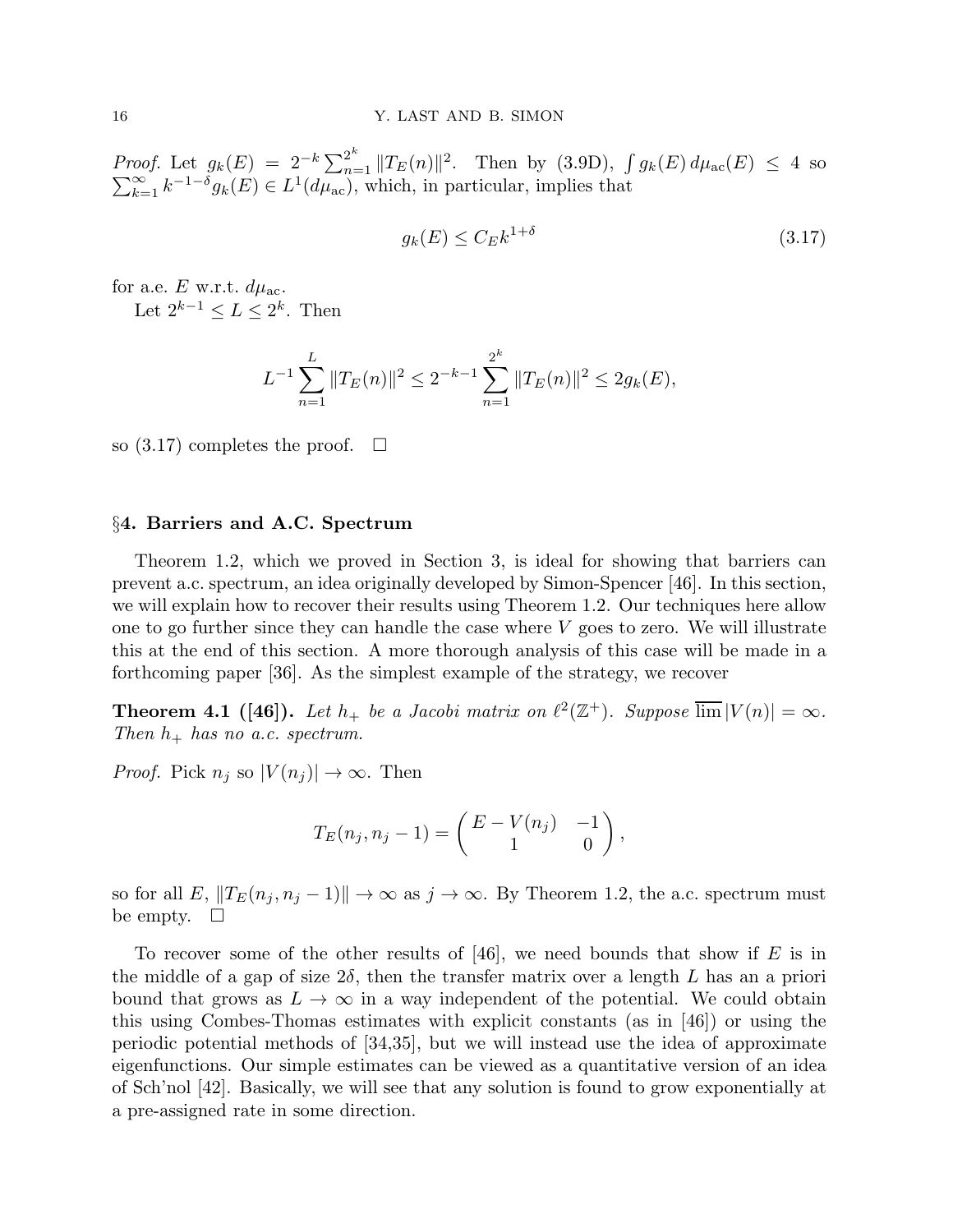**Theorem 4.2.** Suppose h is a one-dimensional operator of the form  $(1.1D)$  on a subset D of Z with  $D_n \equiv \{-n, -n+1, \ldots, n-1, n\} \subset D$ . Suppose that there is an operator B on  $\ell^2(D')$  for some  $D' \subset \mathbb{Z}$  with  $D_n \subset D'$  so that

- (i)  $\operatorname{spec}(B) \cap (E \delta, E + \delta) = \emptyset$ .
- (ii)  $Bu = hu$  if u vanishes outside  $D_n$ .

Then

(a) Any solution of  $hu = Eu$  obeys

$$
|u(\ell)|^2 + |u(-\ell)|^2 \ge \delta^2 (1 + \delta^2)^{\ell - 1} |u(0)|^2 \quad \text{for } \ell = 1, 2, \dots, n + 1 \tag{4.1}
$$

and

$$
|u(\ell)|^2 + |u(-\ell)|^2 \ge \delta^2 (1 + \delta^2)^{\ell - 2} (|u(0)|^2 + |u(1)|^2 + |u(-1)|^2) \quad \text{for } \ell = 2, 3, \dots, n+1. \tag{4.2}
$$

(b) For any vector  $\varphi \in \mathbb{R}^2$ ,

$$
||T(\ell,0)\varphi||^2 + ||T(-\ell,0)\varphi||^2 \ge \delta^2 (1+\delta^2)^{\ell-1} ||\varphi||^2 \quad \text{for } \ell = 1, 2, \dots, n. \tag{4.3}
$$

(c) We have that

$$
||T(-n, n)|| \ge \frac{1}{2}\delta^2 (1 + \delta^2)^{n-1}.
$$
\n(4.4)

Remarks. 1. One remarkable aspect of these estimates is that they (and their multidimensional case continuum analog) are independent of V.

2. The point, of course, is that since  $\delta > 0$ ,  $(1 + \delta^2)^{\ell}$  grows to infinity as  $\ell \to \infty$ . We show it is exponentially fast, but that is not needed.

3. While the estimates are elegant and explicit, it is likely the exponent is not optimal. For  $\delta$  small,  $(1 + \delta^2)^n \simeq \exp(n \log(1 + \delta^2)) \sim \exp(n \delta^2)$ . One would expect that  $||T(n, -n)|| \sim \exp(2\delta n)$  for  $\delta$  small (and fixed) and n large.

*Proof.* Let  $\chi_j$  be the characteristic function of  $\{-j, \ldots, j\}$ . Then

$$
((h-E)(\chi_j u))(\ell) = -\delta_{j,\ell+1} u(\ell+1) - \delta_{j,-\ell-1} u(-\ell-1)
$$

so if we define

$$
a_j \equiv |u(j)|^2 + |u(-j)|^2
$$
 for  $j = 1, 2, ...$ 

and

$$
a_0 \equiv |u(0)|^2
$$

we have that

$$
||(H - E)(\chi_j u)||^2 = a_{j+1}.
$$
\n(4.5)

Clearly,

$$
\|\chi_j u\|^2 = \sum_{k=0}^j a_k.
$$
\n(4.6)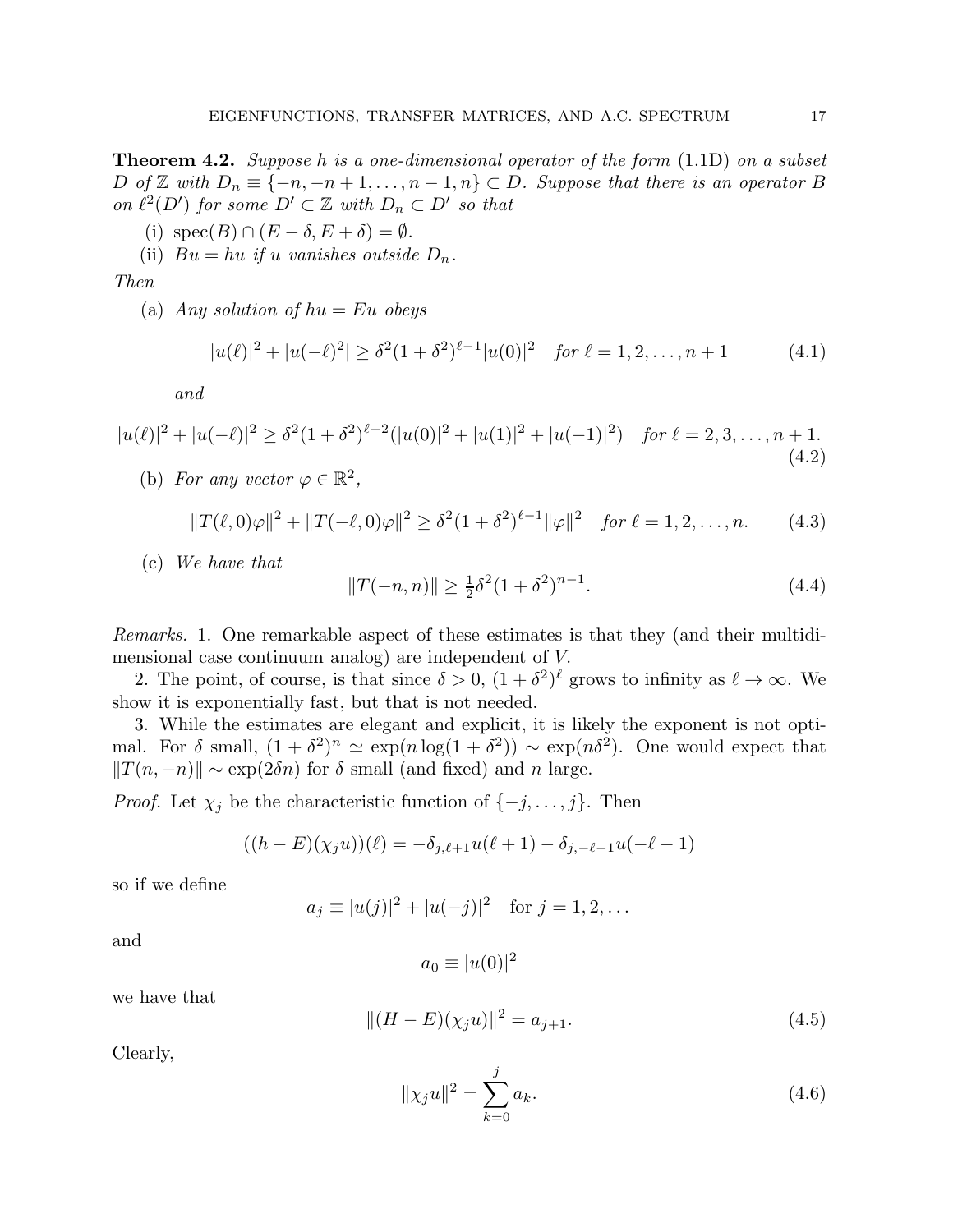But by hypothesis (i), (ii), if  $j = 0, 1, \ldots, n$ ,

$$
||(H - E)\chi_j u||^2 = ||(B - E)\chi_j u||^2 \ge \delta^2 ||\chi_j u||^2.
$$
 (4.7)

(4.5), (4.6), and (4.7) imply that

$$
\delta^2 \left( \sum_{k=0}^j a_k \right) \le a_{j+1} \tag{4.8}
$$

for  $j = 0, 1, 2, ..., n$ .

It follows inductively that for  $\ell = 1, 2, \ldots$ 

$$
a_{\ell} \ge \delta^2 (1 + \delta^2)^{\ell - 1} a_0 \tag{4.9}
$$

for (4.9) holds for  $\ell = 1$  (by 4.8), and if (4.9) holds for  $a_1, \ldots, a_j$ , then by (4.8),

$$
a_{j+1} \ge \delta^2 \left( 1 + \sum_{k=1}^j \delta^2 (1 + \delta^2)^{k-1} \right) a_0 = \delta^2 (1 + \delta^2)^j a_0.
$$

 $(4.9)$  is precisely  $(4.1)$ .

A virtually identical inductive argument proves (4.2). (4.3) follows from (4.1) and its translate:

$$
|u(\ell+1)|^2 + |u(-\ell+1)|^2 \geq \delta^2 (1+\delta^2)^{\ell-1} |u(1)|^2; \qquad \ell=1,\ldots,n.
$$

To prove (4.4), let  $\alpha = \frac{1}{2}$  $\frac{1}{2}\delta^2(1+\delta^2)^{n-1}$  so that (4.3) becomes

$$
||T(n,0)\varphi||^2 + ||T(-n,0)\varphi||^2 \ge 2\alpha ||\varphi||^2.
$$
 (4.10)

If  $\alpha \leq 1$ , (4.4) is trivial so suppose that  $\alpha > 1$ . Picking any unit vector  $\varphi$ , we conclude that

$$
||T(n,0)||^2 \ge \alpha
$$
 or  $||T(-n,0)||^2 \ge \alpha$ .

Suppose the former. Since  $T(n, 0)$  is unimodular, we can find a unit vector  $\varphi_0$  so that  $||T(n, 0)\varphi_0|| = ||T(n, 0)||^{-1}$ . Thus,

$$
||T(n,0)\varphi_0||^2 \le \frac{1}{\alpha} ||\varphi_0||^2 \le \alpha ||\varphi_0||^2
$$

because we are supposing that  $\alpha > 1$ . Thus, by (4.10),

$$
||T(-n,0)\varphi_0||^2 \ge \alpha ||\varphi_0||^2 \ge \alpha^2 ||T(n,0)\varphi_0||^2.
$$

It follows that

$$
||T(n, -n)||^2 = ||T(-n, n)||^2 \ge \alpha^2
$$

which is  $(4.4)$ .  $\Box$ 

Once we have Theorem 4.2, we immediately conclude by Theorem 1.2 that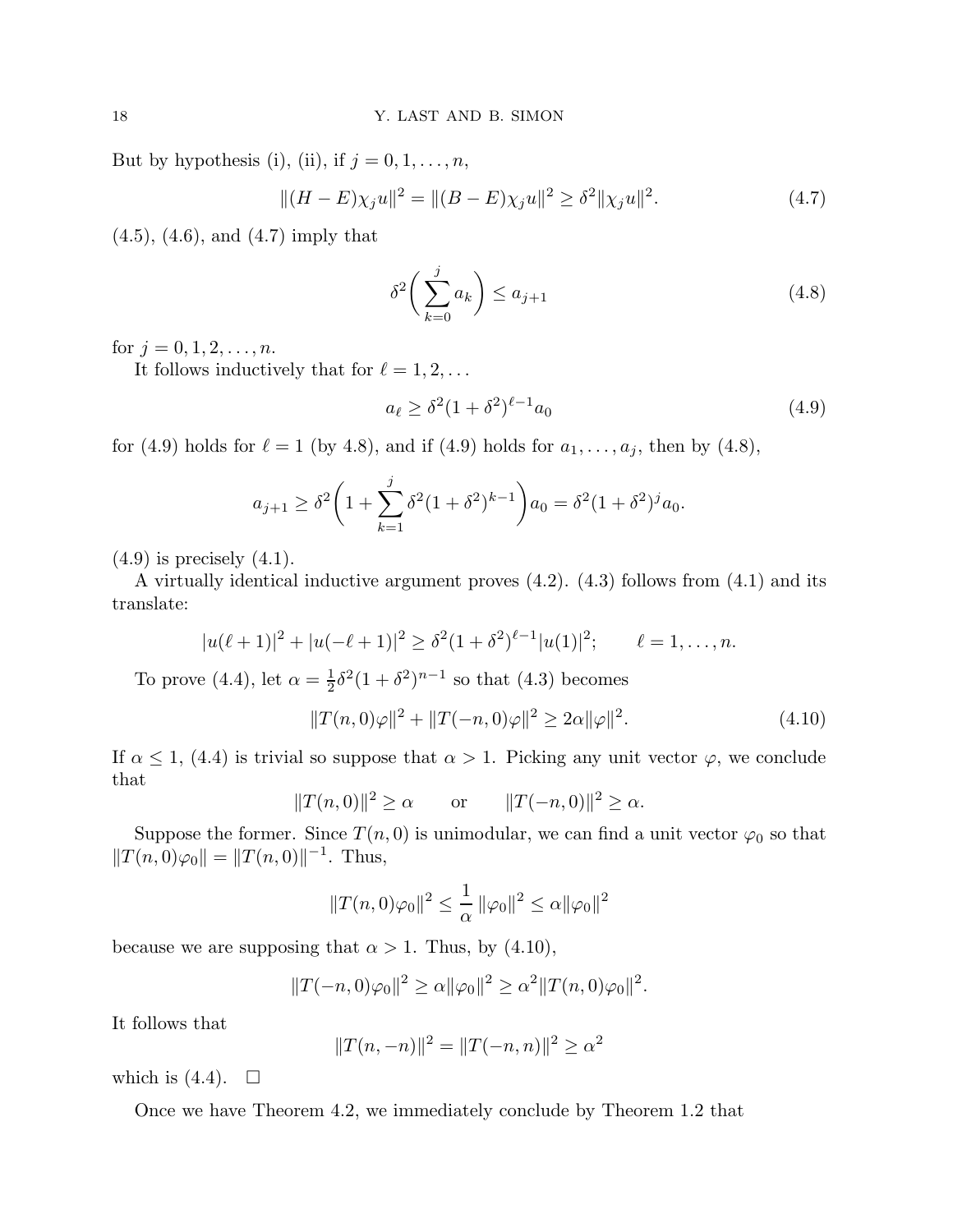**Theorem 4.3.** Suppose that h has the form (1.1D) on  $\mathbb{Z}^+$  so that there exist  $x_n \geq n$ and  $W_n$  on  $\tilde{D}_n \supset \{x_n - n, \ldots, x_n + n\}$  so that

- (i)  $(\alpha, \beta) \cap \text{spec}(-\frac{d^2}{dx^2} + W_n) = \emptyset$  for some boundary conditions on  $\tilde{D}_n$ .
- (ii)  $W_n(j) = V(j)$  for  $j \in \{x_n n, \dots, x_n + n\}.$

Then  $(\alpha, \beta)$  is disjoint from the a.c. spectrum of h.

*Proof.* Fix  $E \in (\alpha, \beta)$ . Then by Theorem 4.2,

$$
\lim_{n \to \infty} ||T_E(x_n - n, x_n + n)|| = \infty.
$$

It follows by Theorem 1.2 that  $(\alpha, \beta)$  is disjoint from the a.c. spectrum.  $\square$ 

With this result, one can recover the theorems in [46] that depend on gaps in the spectrum.

Before leaving the subject of Theorem 4.2, we note that (4.1) has a continuum, higherdimensional analog.

**Theorem 4.4.** For any  $K > 0$  and dimension  $\nu$ , there exists a universal constant  $C_{\nu}(K)$ depending only on  $\nu$  and  $K$  so that if  $V$  is in the local Kato class and there exists an operator  $B$  on  $L^2(\mathbb{R}^{\nu})$  so that

- (i)  $Bu = (-\Delta + V)u$ , all  $u \in C_0^{\infty}(D_n)$  where  $D_n = \{x \mid |x| \leq n+1\}$
- (ii)  $\sigma(B) \cap (E \delta, E + \delta) = \emptyset$
- (iii)  $||V \chi_{\{x| |x| \leq n+1\}}|| \leq K$  where the norm is the  $K_{\nu}$  Kato class norm [7,43]
- $(iv)$   $|E| \leq K$

then any  $L^2_{loc}$  distributional solution of  $(-\Delta + V)u = Eu$  in  $D_n$  obeys

$$
\int_{j\le|x|\le j+1} |u(x)|^2 dx \ge C_{\nu}(K)\delta^2 (1 + C_{\nu}(K)\delta^2)^{j-2} \int_{|x|\le 1} |u(x)|^2 dx \tag{4.11}
$$

for  $j = 1, 2, ..., n$ .

*Proof.* Let  $\chi_j$  be the characteristic function of  $\{x \mid |x| \leq j\}$ . It is fairly easy to see one can construct a sequence,  $f_j$ , of  $C^{\infty}$  functions on  $\mathbb{R}^{\nu}$  so that

$$
f_j \chi_j = \chi_j
$$

$$
f_j \chi_{j+1} = f_j
$$

and

$$
\sup_{j} \|D^{\alpha} f_j\| \equiv d_{\alpha} < \infty \tag{4.12}
$$

for each multi-index  $\alpha$ .

We claim that with  $H = -\Delta + V$ ,

$$
||(H - E)f_j u||^2 \le C_\nu(K)^{-1} ||(\chi_{j+1} - \chi_j)u||^2.
$$
\n(4.13)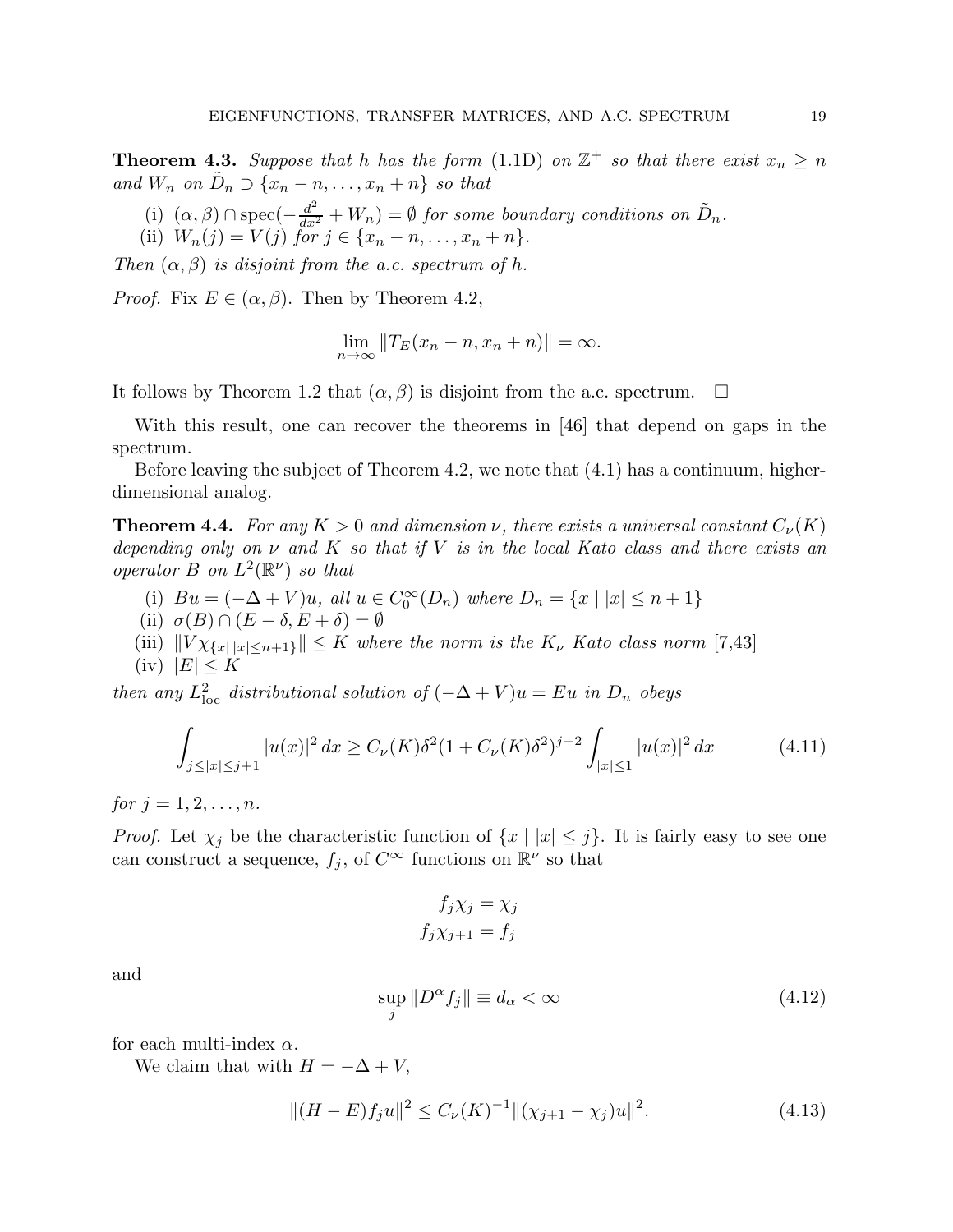Accepting this for a moment, we will prove (4.8). We have for  $j \leq n-1$ ,

$$
||(H - E)f_ju||^2 = ||(B - E)f_ju||^2 \ge \delta^2 ||f_ju||^2 \ge \delta^2 ||\chi_ju||^2.
$$

Thus with  $a_j = ||(\chi_{j+1} - \chi_j)u||^2$ , we see that

$$
C_{\nu}\delta^2\bigg(\sum_1^ja_\ell\bigg)\leq a_{j+1}
$$

so that as in the proof of Theorem 4.2,

$$
a_j \ge C_\nu \delta^2 (1 + C_\nu \delta^2)^{j-2} a_1
$$

which is  $(4.11)$ .

To prove (4.13), notice that

$$
(H - E)f_j u = (-\Delta f_j)u + 2(\nabla f_j) \cdot \nabla u
$$

so

$$
||(H - E)f_j u||^2 \le 2||(-\Delta f_j)u||^2 + 8||(\nabla f_j) \cdot \nabla u||^2.
$$
 (4.14)

By Theorem C.2.2 of [43], we can bound  $\|\nabla f \cdot \nabla u\|^2$  by a constant  $C_1$  (depending on K) times  $\|(\chi_{j-1} - \chi_j)u\|^2$  so by (4.14), we have the estimate (4.13).  $\Box$ 

**Theorem 4.5.** Fix  $\alpha < \frac{1}{2}$  and let  $\{a_n\}_{n=1}^{\infty}$  be identically independently distributed random variables with distribution  $\frac{1}{2}\chi_{[-1,1]}(x) dx$ . Then there exists  $N_1 < N_2 < \cdots$  so that for any  $m_1, \ldots, m_n, \cdots \ge 0$  and a.e.  $\{a_n\}$  the potential on  $\mathbb{Z}^+$ :

$$
V(n) = \begin{cases} 0 & n \le m_1 \\ (n - m_1)^{-\alpha} a_n & m_1 < n \le m_1 + N_1 \\ 0 & m_1 + N_1 < n \le m_1 + N_1 + m_2 \\ \vdots & (n - m_1 - N_1 - \dots - m_j)^{-\alpha} a_n & m_1 + \dots + N_{j-1} + m_j < n \le m_1 + \dots + N_j \\ 0 & m_1 + \dots + N_j < n \le m_1 + \dots + N_j + m_j \end{cases}
$$

has no a.c. spectrum.

Remark. The choice can be made so that by Theorem 1.6, there is no point spectrum, that is, so the spectrum is purely singular continuous.

*Proof.* Let  $\tilde{T}_E(0,n)$  be the transfer matrix for the power-decaying potential  $n^{-\alpha}a_n$ . By [44], for a.e.  $\{a_n\}$  and a.e.  $E \in [-2, 2]$ ,

$$
\lim_{n \to \infty} \|\tilde{T}_E(0, n)\| = \infty. \tag{4.15}
$$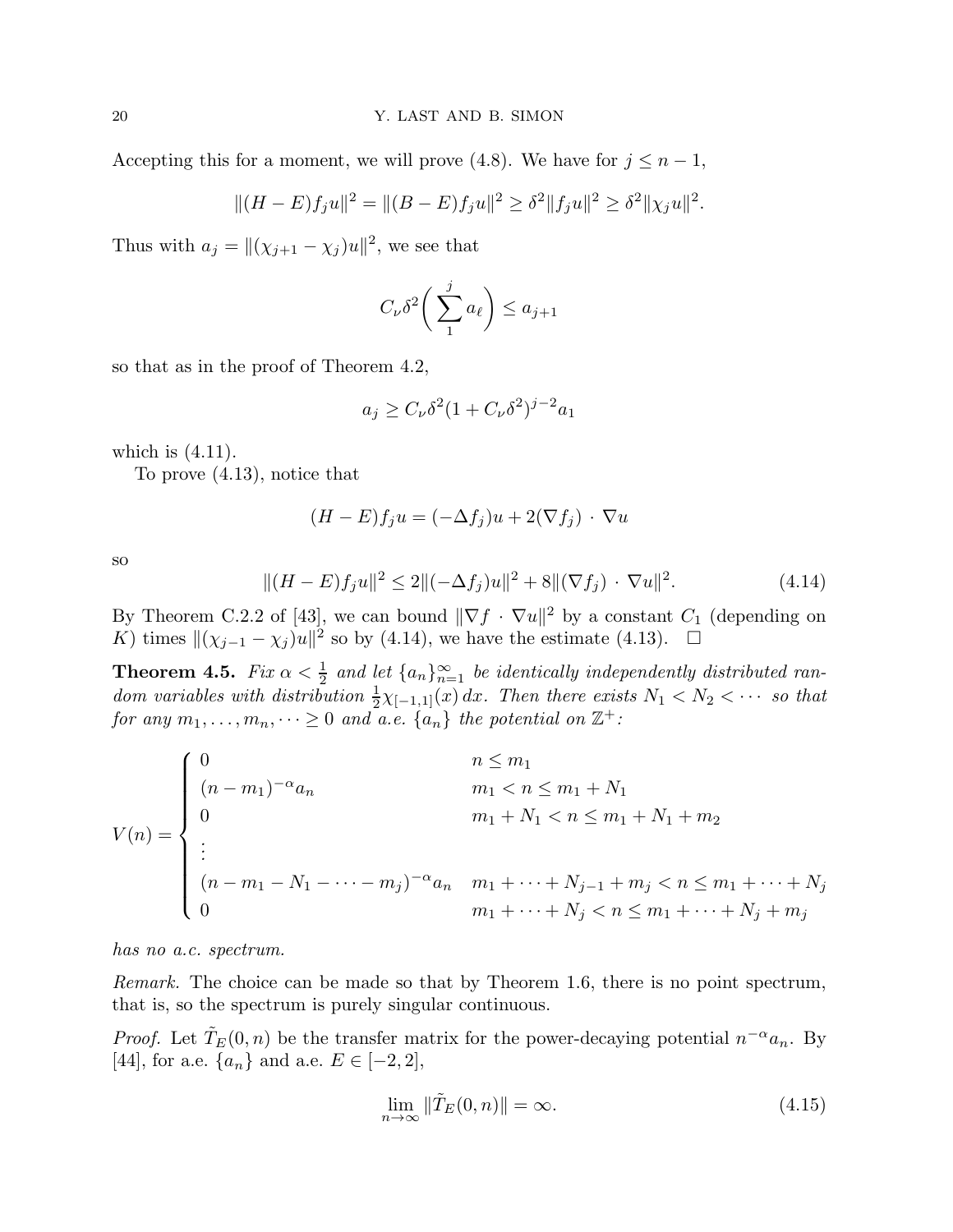Let  $A_{\ell}^{(1)} = \{E \mid \inf_{n \geq \ell} ||\tilde{T}_{E}(0, n)|| \geq 1\}$ . By (4.15)  $\left| [-2, 2] \backslash A_{\ell} \right| \downarrow 0$  as  $\ell \to \infty$  so we can pick  $N_1$  so that  $[-2, 2] \setminus |A_{N_1}^{(1)}|$  $|N_1| \leq 2^{-1}$ . Now inductively pick  $N_j$  given  $N_1, \ldots, N_{j-1}$  so if

$$
A_{\ell}^{(j)} = \left\{ E \mid \inf_{n \ge \ell} \|\tilde{T}_E(N_1 + \dots + N_{j-1}, N_1 + \dots + N_{j-1} + n)\| \ge n \right\}
$$

then  $[-2,2]\backslash |A_{N_j}^{(j)}$  $|_{N_j}^{(j)}| \leq 2^{-j}.$ 

For this choice of  $N_j$ 's, the theorem holds since for a.e.  $E, E \in A_{N_j}^{(j)}$  $\chi_j^{(j)}$  for all large j and thus for such E,  $||T_E(m_1 + \cdots + N_{j-1} + m_j, m_1 + \cdots + m_j + N_j)||^2 \geq j$ . Theorem 3.5 implies  $\sigma_{\rm ac} = \emptyset$ .  $\Box$ 

[29] will have a much more effective analysis of this type of example.

#### §5. Semicontinuity of the A.C. Spectrum

In this section, we will prove Theorem 1.4. Consider first the discrete case. Pick  $n_j$  so  $V(n + n_j) \to W(n)$  as  $j \to \infty$  for each n. Let  $T_V$  (resp.  $T_W$ ) denote the transfer matrix for the Jacobi matrix with  $V$  (resp.  $W$ ) along the diagonal. By Theorem 3.6D,

$$
\int d\mu_V(E) \left(\frac{1}{L} \sum_{m=n_j+1}^{n_j+L} \|T_V(m, n_j)\|^2\right)^{1/2} \le 4
$$
\n(5.1)

where  $d\mu_V(E)$  is a measure equivalent to the a.c. part of the spectral measure for V. Since  $V(n + n_j) \to W(n)$  as  $j \to \infty$ , we have that

$$
T_V(n_j + m, n_j) \to T_W(m, 0)
$$

so (5.1) implies that

$$
\int d\mu_V(E) \left(\frac{1}{L} \sum_{m=1}^{L} ||T_W(m,0)||^2\right)^{1/2} \le 4.
$$
\n(5.2)

It follows by Fatou's lemma that for a.e. E with respect to  $d\mu_V(E)$ , we have

$$
\lim_{L} \frac{1}{L} \sum_{m=1}^{L} ||T_W(m, 0)||^2 < \infty.
$$

Such E are thus a.e. in  $\Sigma_{ac}(h_0+W)$ , that is,  $\Sigma_{ac}(h_0+V) \subset \Sigma_{ac}(h_0+W)$  as claimed.  $\square$ 

The proof in the continuum case is similar, except that we use Theorem 3.6C in place of Theorem 3.6D.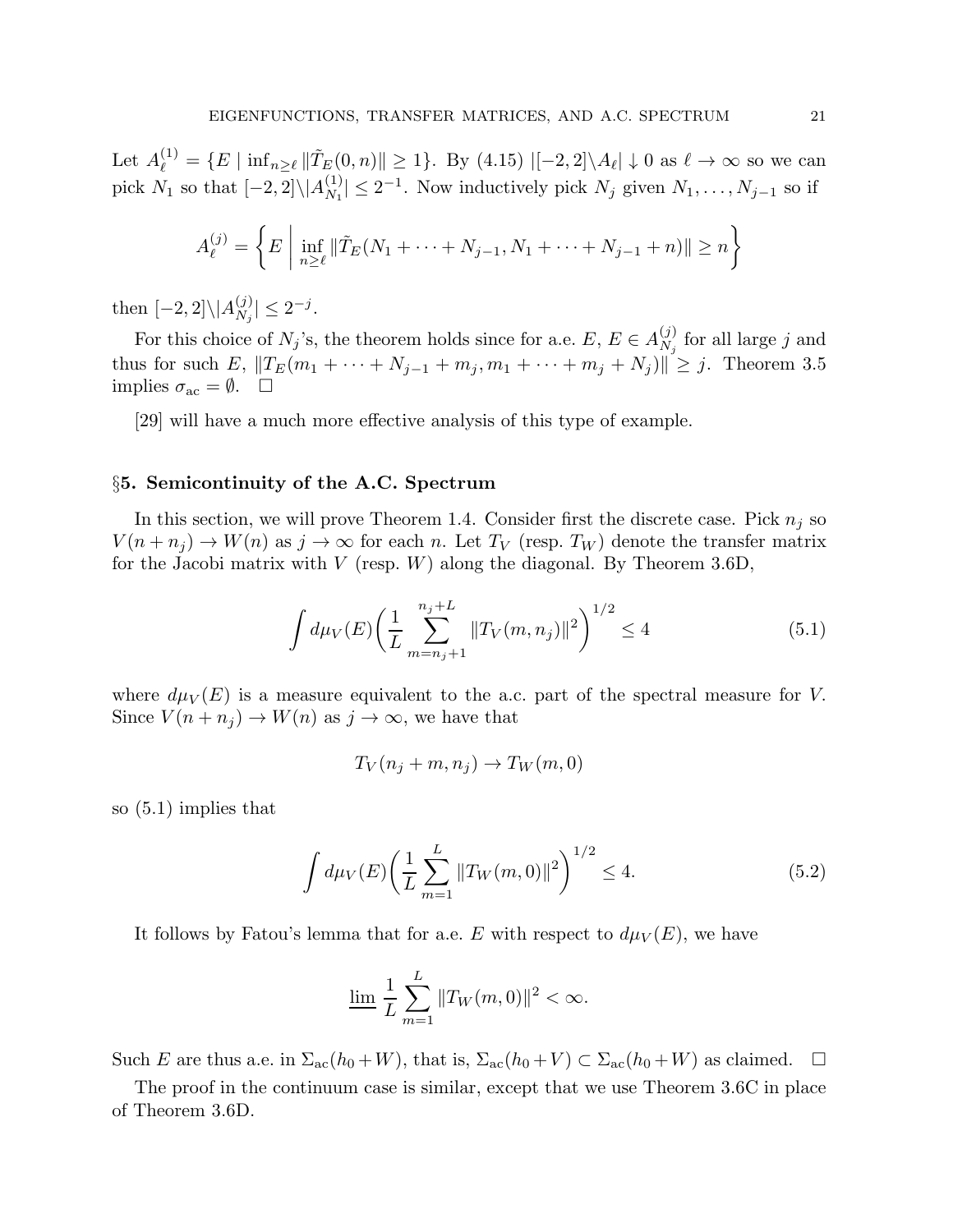We note that the notion of right/left limits, which enters in Theorem 1.4, is in the spirit of the notion of limit class introduced by Davies-Simon [9].

#### §6. Consequences of Semicontinuity of the A.C. Spectrum

Let  $(\Omega, T, \mu)$  be a metric ergodic process, that is, T is a continuous invertible bijection from  $\Omega \to \Omega$  with  $\Omega$  a compact metric space (recall that any separable compact space is metrizable) and  $\mu$  a probability measure with support  $\mu = \Omega$ .

**Definition.** A point  $\omega_0 \in \Omega$  is called right prototypical if and only if  $\{T^n \omega_0 \mid n \geq 0\}$ is dense in  $\Omega$ , and left prototypical if and only if  $\{T^n\omega_0 \mid n \leq 0\}$  is dense in  $\Omega$ . If  $\omega_0$  is both left and right prototypical, we say it is prototypical.

The ergodic theorem implies that a.e.  $\omega_0 \in \Omega$  is prototypical. Fix a continuous function  $f: \Omega \to \mathbb{R}$  and let  $h_{\omega}$  on  $\ell^2(\mathbb{Z})$  be defined by  $(h_{\omega}u)(n) = u(n+1)+u(n-1)+f(T^n\omega)u(n)$ .

**Theorem 6.1.** The essential support of the a.c. spectrum of  $h_{\omega}$  is the same for all prototypical points and is of multiplicity 2. Moreover, for any prototypical  $\omega_0$  and any  $\omega \in \Omega$ , we have  $\Sigma_{\rm ac}(h_{\omega_0}) \subset \Sigma_{\rm ac}(h_{\omega})$ .

*Proof.* Let  $h^{\pm}_{\omega}$  be the operators on  $\ell^2(\pm n \geq 1)$  with  $u(0) = 0$  boundary conditions. By general principles (see, e.g., Davies-Simon [8]), the restriction of  $h_{\omega}$  to its a.c. subspace is unitarily equivalent to the restriction of  $h^+_\omega \oplus h^-_\omega$  to its a.c. subspace. Thus, the theorem follows from

- (i) if  $\omega_0$  is prototypical and is  $\omega$  arbitrary, then  $\Sigma_{ac}(h_{\omega_0}^{\pm}) \subset \Sigma_{ac}(h_{\omega}^{\pm})$
- (ii) for prototypical  $\omega_0$ ,  $\Sigma_{ac}(h^+_{\omega_0}) = \Sigma_{ac}(h^-_{\omega_0})$

for (i) implies equality if both  $\omega_0$  and  $\omega$  are prototypical and (ii) implies multiplicity 2. To prove (i), pick  $n_j \to \infty$  so  $T^{+n_j}\omega_0 \to \omega$ . Then, since  $V_{T^{+m}\omega_0}(n) = f(T^{n+m}\omega_0) =$  $V_{\omega_0}(n+m)$ , we have that  $V_{\omega_0}(\cdot+n_j) \to V_{\omega}(\cdot)$  so (i) follows from Theorem 1.4.

To prove (ii), let  $\omega_0$  be prototypical and  $\omega \neq \omega_0$ , also prototypical. Pick  $n_j \to \infty$  so  $T^{+n_j}\omega_0 \to \omega$ . Fix L and use the fact that  $||T(n,m)|| = ||T(m,n)||$  (since T is unimodular) to note that

$$
\frac{1}{L} \sum_{m=1}^{L} ||T_{\omega}(-1, -m)||^2 = \frac{1}{L} \sum_{m=1}^{L} ||T_{\omega}(-m, -1)||^2
$$

$$
= \lim \frac{1}{L} \sum_{m=1}^{L} ||T_{\omega_0}(n_j - m, n_j - 1)||^2
$$

so by Theorem 3.6D,

$$
\int d\mu_{\omega_0}(E) \bigg( \frac{1}{L} \sum_{m=1}^L \|T_{\omega}(-1, -m)\|^2 \bigg) < 4
$$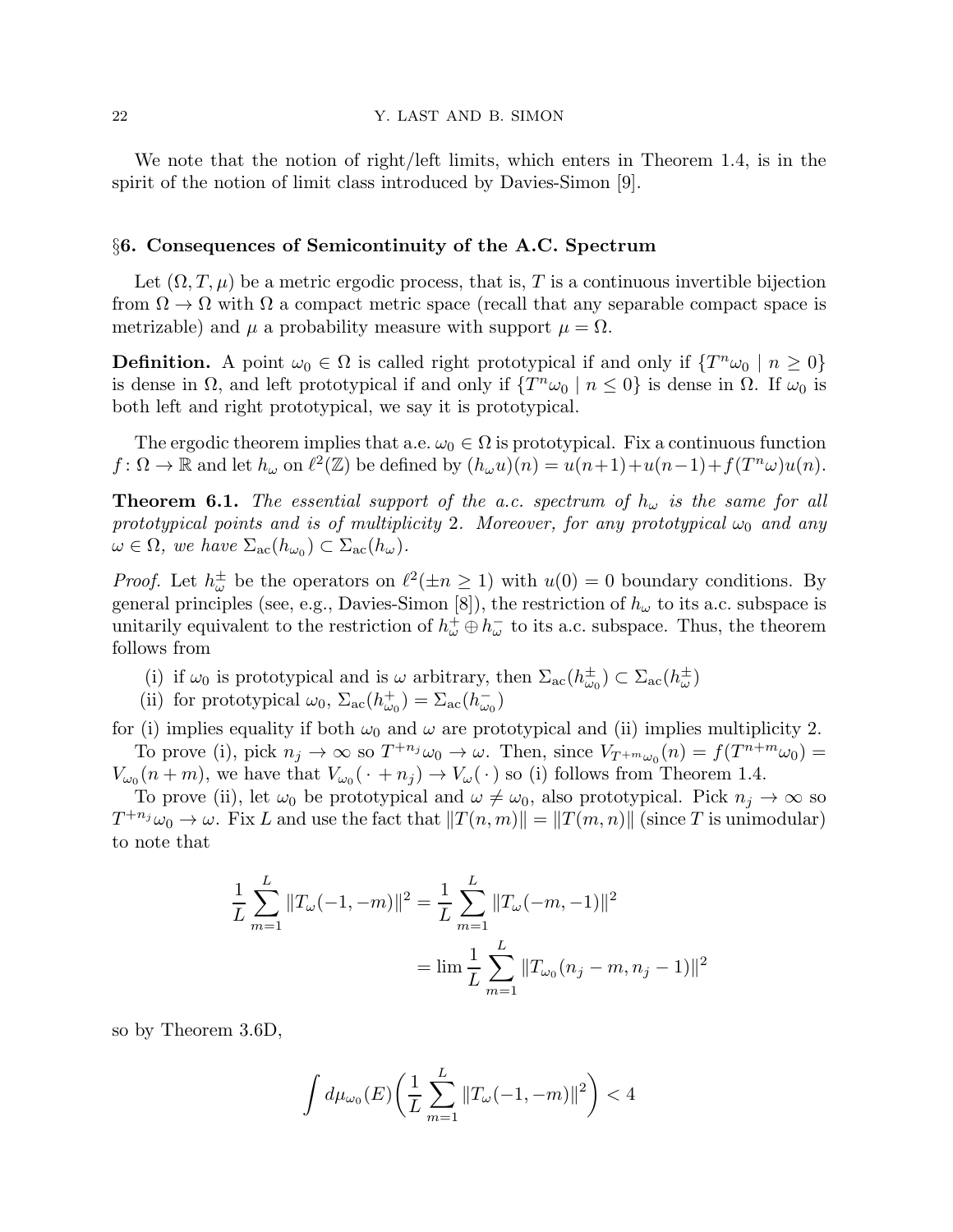where  $d\mu_{\omega_0}(E)$  is an a.c. measure for  $h_{\omega_0}^+$ . Thus, as in the last section,  $\Sigma_{ac}(h_{\omega}^-) \supset$  $\Sigma_{ac}(h_{\omega_0}^+)$ . By symmetry, (ii) holds.  $\square$ 

Remark. That the typical a.c. spectrum is of multiplicity 2 is a result of Deift-Simon [10] proven using Kotani theory. Our proof is different.

If V is almost periodic, then every  $\omega \in \Omega$  is prototypical. Thus, Theorem 6.1 implies Theorem 1.5. More generally, if  $(T, \Omega, \mu)$  is minimal (or if it is strictly ergodic which implies minimal), then every  $\omega \in \Omega$  is prototypical, and we see that the a.c. spectrum is constant (rather than just a.e. constant) on  $\Omega$ .

**Example.** Consider the sequence  $V_1, V_2, V_3, \ldots$  given by

$$
0, 1, 0, 0, 0, 1, 1, 0, 1, 1, 0, 0, 0, 0, 0, 1, 0, 1, 0, \ldots
$$

defined as follows. For two finite sequences of 0's and 1's of length n, say  $w_1, \ldots, w_n$ , and  $\tilde{w}_1, \ldots, \tilde{w}_n$ , say  $w < \tilde{w}$ , if and only if

$$
w_1 = \tilde{w}_1, \dots, w_j = \tilde{w}_j, \qquad w_{j+1} < \tilde{w}_{j+1}.
$$

With this order, the sequences of length  $n$  are well-ordered, for example,

 $(0) < (1), (0, 0) < (0, 1) < (1, 0) < (1, 1), (0, 0, 0) < (0, 0, 1) < (0, 1, 0) < \cdots$ 

V is obtained by placing the two sequences of length 1 in order, then the four sequences of length 2, etc. Clearly,  $V$  is prototypical for a Bernoulli model. By Furstenberg's theorem, that model has no a.c. spectrum, so  $V$  is an explicit sequence for which we know that  $\sigma_{ac}(h_0 + V) = \emptyset$ .

Another consequence of Theorem 6.1 is a new proof of the Kotani support theorem:

**Theorem 6.2.** Let  $\Omega$  be the compact metric space of sequences  $V_n$  with  $|V_n| \le a$  with the product topology. Let  $f: \Omega \to \mathbb{R}$  by  $f(V) = V_0$  and  $T: \Omega \to \mathbb{R}$  by  $(TV)_n = V_{n+1}$ . Let  $\mu_1, \mu_2$  be two measures on  $\Omega$  under which T is ergodic. Let  $\Sigma_i$  be the essential support of the a.c. spectrum of the prototypical  $h_{\omega}$  for the process (supp $(\mu_i), T, \mu_i$ ). If  $\text{supp}(\mu_1) \subset \text{supp}(\mu_2)$ , then  $\Sigma_1 \supset \Sigma_2$ .

*Proof.* Let  $\omega_i \in \text{supp}(\mu_i)$  be  $\mu_i$ -prototypical. Since  $\omega_1 \in \text{supp}(\mu_2)$ , Theorem 6.1 implies  $\Sigma(h_{\omega_2}) \subset \Sigma(h_{\omega_1}).$ 

Remark. In a sense, Theorem 1.4 is a deterministic version of the Kotani support theorem, so it is not surprising that it implies the Kotani theorem.

While we have stated these theorems in this section for the discrete case, they all extend easily to the continuum case.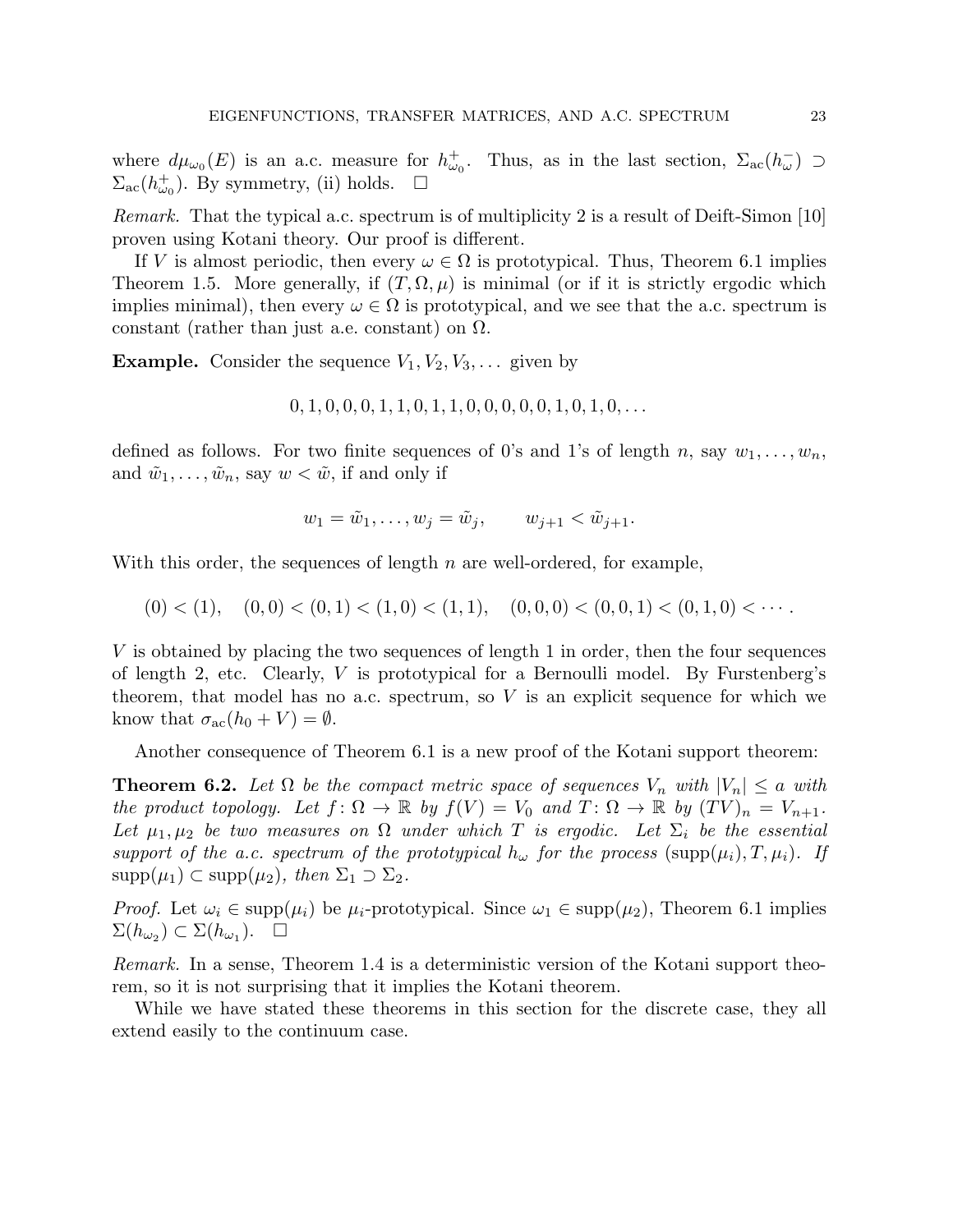# §7. The Potential  $\lambda \cos(n^{\beta}), \ \beta > 1$

Jacobi matrices with potentials of the form  $V(n) \equiv \lambda \cos(n^{\beta})$ , where  $\lambda, \beta$  are real parameters with  $\beta > 1$ , had been studied numerically and heuristically by Griniasty-Fishman [18] and Brenner-Fishman [3]. The particular case  $1 < \beta < 2$  had been studied in more detail by Thouless [48]. The numerical evidence indicates that for  $\beta \geq 2$ , such potentials exhibit "localization" with the same Lyapunov exponents as those of random potentials (Anderson model) with the same coupling. The case  $1 < \beta < 2$  is different, and far less conclusive. One still expects "localization" away from  $E = 0$  (the center of the spectrum) and for large  $\lambda$ , but the Lyapunov exponents are smaller and seem to vanish for  $E = 0$  and small  $\lambda$ . Mathematical results exist for the case where  $\beta$  is an integer and  $\lambda$  is large (larger than 2, to be precise), in which case it is known [16,22] that there is no absolutely continuous spectrum. More precisely, for every polynomial  $p(n)$  with a leading coefficient that is an irrational multiple of  $\pi$ , it is known that  $\lambda \cos(p(n))$  can be obtained as a realization (an element) of an ergodic family of potentials coming from a suitable ergodic transformation on the d-dimensional torus [6] (with d the degree of  $p(n)$ ); and that the corresponding ergodic families have only positive Lyapunov exponents as long as  $\lambda > 2$  [16,22]. Further, the corresponding ergodic families are minimal [14], and so it follows from our Theorem 6.1 that every realization of such a family has no absolutely continuous spectrum. We note that this is also true for the case  $\beta = 1$ , where the absence of a.c. spectrum follows from earlier results [2]. Our purpose in this section is to extend these results to cases where  $\beta$  is not an integer. We discuss half-line problems here, and denote by  $h_0^+$ <sup>+</sup> the free Laplacian on  $\ell^2(\mathbb{Z}^+)$ . The results are also valid for full-line problems if we replace n by  $|n|$ . We shall prove the following:

**Theorem 7.1.** For any  $\lambda > 2$  and  $\beta > 1$ ,  $\Sigma_{ac}(h_0^+ + \lambda \cos(n^\beta)) = \emptyset$ .

*Remarks.* 1.  $\cos(\cdot)$  in the above theorem can be replaced by any real analytic function  $f(\cdot)$  of period  $2\pi$ , in which case the theorem would hold for  $\lambda$  "large enough." This follows from the argument below combined with the results of Goldsheid-Sorets [16]. The explicit  $\lambda > 2$  for the cos( $\cdot$ ) case is due to Jitomirskaya [22].

2. The result is actually also more general in the sense that one can replace  $n^{\beta}$  by, for example,  $\sum_{j=1}^{k} a_j n^{\beta_j}$ , where k is any positive integer,  $\beta_j > 0$  for each j, and the  $a_j$ 's are some real numbers (except if the largest  $\beta_j$  is an integer, in which case we would need some further condition, such as that the corresponding  $a_j$  would be an irrational multiple of  $\pi$ ).

3. For  $1 < \beta < 2$ , the result also follows for  $\lambda = 2$ , by results of Helffer-Sjöstrand [20] and Last [33].

*Proof.* Let  $\lambda > 2$ . We only need to consider the case where  $\beta$  is not an integer. Fix  $k < \beta < k+1$ , where k is an integer, and consider  $(n+m)^\beta$  where n is large and  $m \ll n$ . By writing  $(n+m)^{\beta} = n^{\beta}(1+n/m)^{\beta}$  and expanding  $(1+n/m)^{\beta}$  as a Taylor series, we obtain:

$$
(n+m)^{\beta} = \sum_{\ell=0}^{\infty} a_{\ell} n^{\beta-\ell} m^{\ell} = \sum_{\ell=0}^{k} a_{\ell} n^{\beta-\ell} m^{\ell} + O(n^{\beta-k-1} m^{k+1}), \tag{7.1}
$$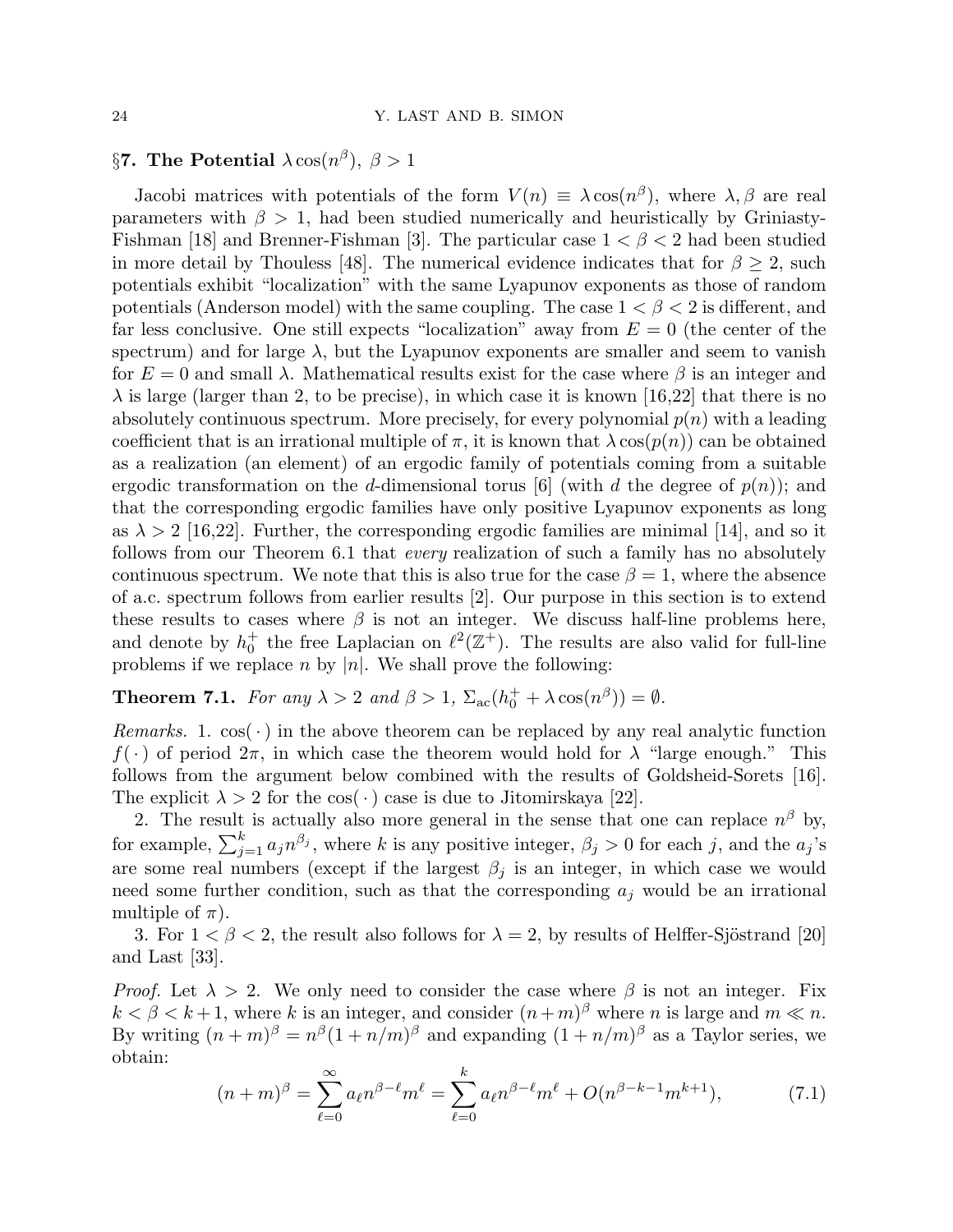where  $a_0 = 1$ ,  $a_\ell = (1/\ell!) \prod_{j=0}^{\ell-1} (\beta - j)$  for  $\ell \ge 1$ . Let  $b_{\ell,n} = \langle a_\ell n^{\beta - \ell} / 2\pi \rangle$  where  $\langle \cdot \rangle$  denotes fractional part (i.e.,  $\langle x \rangle = x-[x]$ ). Since  $(n+1)^{\beta-k}-n^{\beta-k} \to 0$ ,  $\{b_{k,n}\}_{n=1}^{\infty}$  is clearly dense in [0, 1] and we can pick a convergent subsequence  $\{n_j\}$  so that  $b_{k,n_j} \to b_{k,\infty} \equiv b_k$ , where  $b_k$  is an irrational. Moreover, by compactness, we can find a subsequence of that for which  $b_{\ell,n_j} \to b_{\ell}$  for all  $\ell \leq k$ , where the  $b_{\ell}$ 's (for  $\ell < k$ ) are some numbers in [0, 1]. For the resulting polynomial  $p(n) \equiv \sum_{\ell=0}^{k} b_{\ell} n^{\ell}$  we see from (7.1) that  $\langle p(n)/2\pi \rangle$  is a pointwise limit of translations of  $\langle n^{\beta}/2\pi \rangle$ . Thus, the potential  $\lambda \cos(p(n))$  is a right limit of  $\lambda \cos(n^{\beta})$ , and by Theorem 1.4, we have  $\Sigma_{ac}(h_0^+ + \lambda \cos(n^{\beta})) \subset \Sigma_{ac}(h_0^+ + \lambda \cos(p(n))) = \emptyset$ (where the last equality follows from the discussion above).  $\Box$ 

In the above proof we only needed to show that some fixed realization of a suitable ergodic process is obtained as a limit of translations of  $\langle n^{\beta}/2\pi \rangle$ . However, since the underlying ergodic systems are minimal, it follows that translations of that realization are themselves dense in the ergodic family. Thus, one sees that we can actually obtain every realization as such a limit. We can combine this with Kotani's result  $[32]$  — that ergodic potentials taking finitely many values have no absolutely continuous spectrum (unless they are periodic) — to show that if  $f(\cdot)$  is any real periodic piecewise constant function on the line (with only finitely many discontinuities per period), then for any  $\beta > 1$  that is not an integer,  $\Sigma_{ac}(h_0^+ + f(n^{\beta})) = \emptyset$ . The proof here is very similar to that of Theorem 7.1, except that we need to choose a realization that does not take values in any of the points where  $f$  is discontinuous.

Finally, we would like to discuss the special case  $1 < \beta < 2$  and to explain how one could prove  $\Sigma_{ac}(h_0^+ + \lambda \cos(n^\beta)) = \emptyset$  also for  $\lambda < 2$ , if one could prove that "Hofstadter's butterfly has wings." Noting that we could choose the largest order coefficient  $b_k$  in the proof of Theorem 7.1 at will, we obtain for  $1 < \beta < 2$ :

**Proposition 7.2.**  $\Sigma_{ac}(h_0^+ + \lambda \cos(n^\beta)) \subset \bigcap_{\alpha \in F} \Sigma_{ac}(h_0 + \lambda \cos(\pi \alpha n))$  for any countable set F of irrational  $\alpha$ 's.

 $\Sigma_{\rm ac}(h_0^+ + \lambda \cos(n^\beta)) = \emptyset$  would thus follow, if we could prove the following:

**Conjecture.** Fix  $\lambda \neq 0$  and  $E_0$  real. Then there exists  $\delta > 0$  and irrational  $\alpha$  with  $\sigma(h_0 + \lambda \cos(\pi \alpha n)) \cap (E_0 - \delta, E_0 + \delta) = \emptyset.$ 

Intuitively, this conjecture comes from the fact that for  $\lambda$  small,  $h_0 + \lambda \cos(\pi \alpha n)$  should have a gap about the energy  $E = 2\cos(\pi \alpha)$ . In numerical drawings of Hofstadter-like butterflies for various values of  $\lambda$  [19], one indeed sees those "stripes" appear for small  $λ$ , and then broaden and get more structure as  $λ$  increases, up to the critical point  $λ = 2$ where they form the wings of the famous Hofstadter butterfly. Unfortunately, we do not know how to prove that these wings exist.

#### §8. Transfer Matrices and Bound States

In this section, we will prove Theorem 1.7. As noted already, Theorem 1.6 is motivation for considering  $\sum_{n=1}^{\infty} ||T_E(n)||^{-2}$  as an indicator of bound states. If it is infinite,  $hu = Eu$ has no solution  $L^2$  at infinity.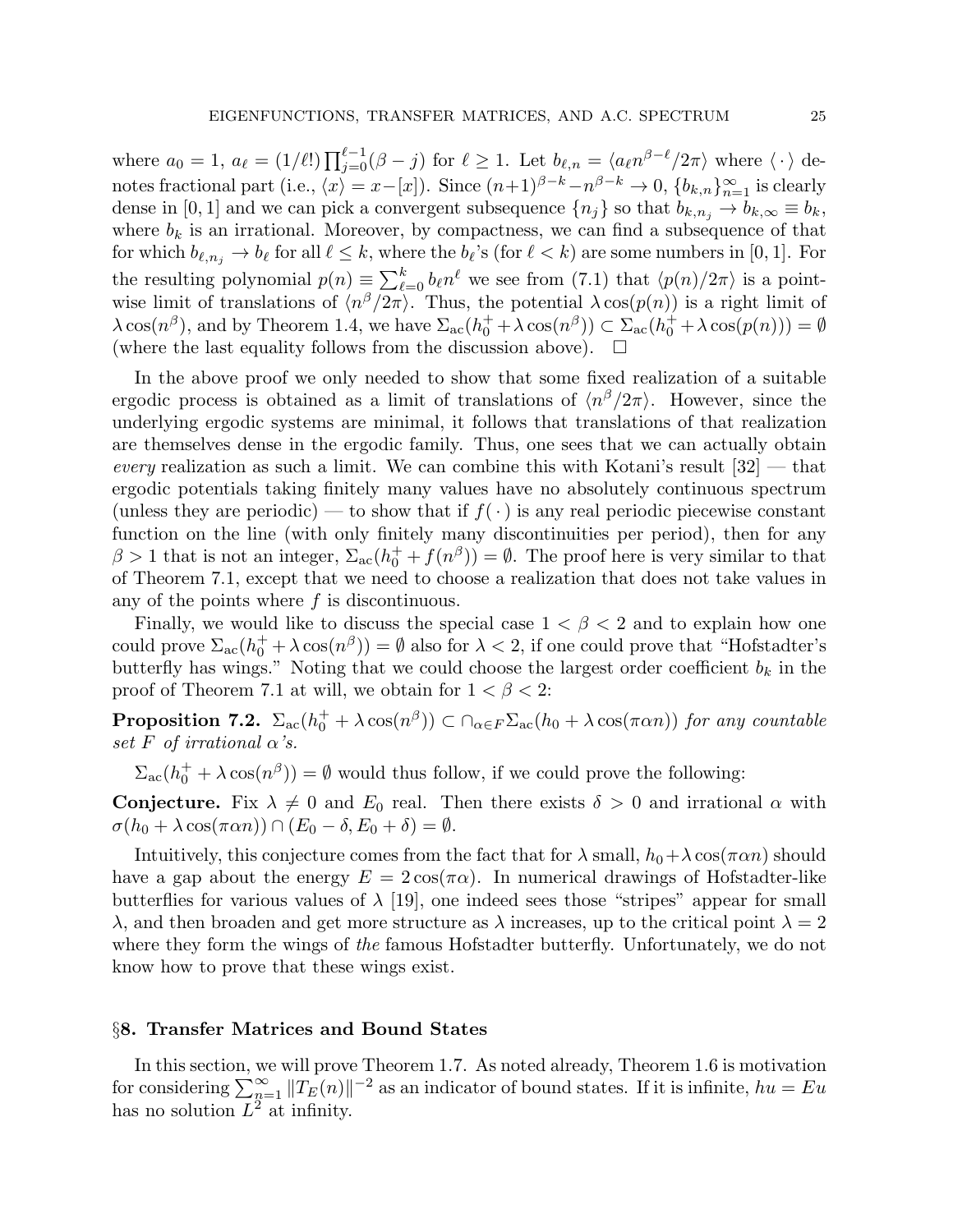**Example 1.** Take  $V = 0$  and  $E = 2$ . Then  $hu = Eu$  has the solutions

$$
u(n) = c_1 + c_2 n,
$$

none of which are  $\ell^2$ . But

$$
T_E(n) = \begin{pmatrix} n+1 & -n \\ n & 1-n \end{pmatrix}
$$

has  $||T_E(n)|| = \sqrt{2n+0(1)}$  and thus  $\sum_{n=1}^{\infty} ||T_E(n)||^{-2} < \infty$ . We see that  $\sum_{n=1}^{\infty} ||T_E(n)||^{-2}$  $< \infty$  does not imply that there is an  $\ell^2$  solution.

**Example 2.** Let  $V(n) = c_0 n^{-2}$ ,  $n = 1, 2, ...$  with  $c_0 < \frac{1}{4}$  $\frac{1}{4}$  and  $E = 2$ . Then standard arguments (variation of parameters) show that there are two solutions  $u_{\pm}(n)$  with

$$
u_{\pm}(n) \sim n^{\alpha_{\pm}}
$$

with  $\alpha_{\pm}$  the roots of  $\alpha(\alpha - 1) + c_0 = 0$ , that is,

$$
\alpha_{\pm} = \frac{1}{2} \pm \sqrt{\frac{1}{4} - c_0} \, .
$$

We see that  $||T(n)|| \sim Cn^{\alpha_+}$ , so since  $\alpha_+ > \frac{1}{2}$  $\frac{1}{2}$ ,  $\sum_{n} ||T(n)||^{-2} < \infty$ . But if  $c_0 > 0$ , there is no bounded solution. Thus,  $\sum_{n} ||T(n)||^{-2} < \infty$  need not even imply that there is a bounded solution!

The following (note (8.5) and (8.7)) includes the first part of Theorem 1.7 as a special case. Its proof just abstracts Ruelle [41]:

**Theorem 8.1.** Let  $A_1, A_2, \ldots$  be unimodular  $2 \times 2$  real matrices and let  $T(n) = A_n A_{n-1}$  $\ldots A_1$ . Suppose that

$$
\sum_{n=1}^{\infty} \frac{\|A_{n+1}\|^2}{\|T(n)\|^2} < \infty. \tag{8.1}
$$

Then there is a unit vector  $u \in \mathbb{R}^2$  so that for any other unit vector  $v \in \mathbb{R}^2$ , we have

$$
\frac{\|T(n)u\|}{\|T(n)v\|} \to 0.
$$
\n(8.2)

*Proof.* Let  $t(n) = ||T(n)||$  and  $a(n) = ||A_n||$ . Since  $|T(n)|$  is self-adjoint and unimodular, it has eigenvalues  $t(n)$  and  $t(n)^{-1}$ . Thus, taking  $u_{\theta} = \begin{pmatrix} \cos(\theta) \\ \sin(\theta) \end{pmatrix}$  $\binom{\cos(\theta)}{\sin(\theta)}$  we see there exists  $\theta_n$  so that

$$
||T(n)u_{\theta}||^{2} = t(n)^{2} \sin^{2}(\theta - \theta_{n}) + t(n)^{-2} \cos^{2}(\theta - \theta_{n})
$$
\n(8.3)

for pick  $\theta_n$  so that  $|T(n)|u_{\theta_n} = t(n)^{-1}u_{\theta_n}$ . Now by (8.3) for  $n+1$ ,

$$
t(n+1)^2 \sin^2(\theta_n - \theta_{n+1}) \le ||T(n+1)u_{\theta_n}||^2
$$
  
\n
$$
\le a(n+1)^2 ||T(n)u_{\theta_n}||^2
$$
  
\n
$$
= a(n+1)^2 t(n)^{-2}.
$$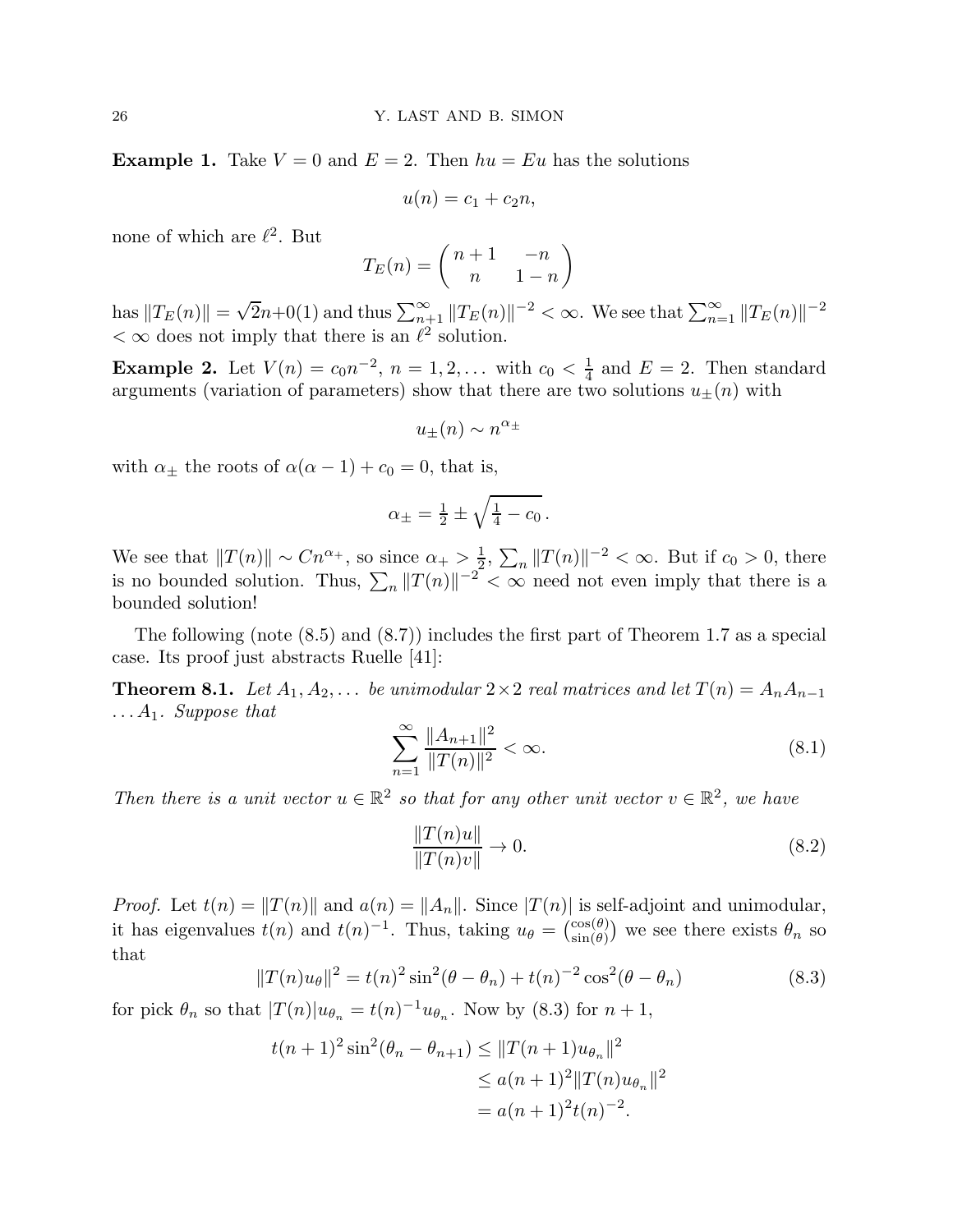Since  $A_{n+1}$  is unimodular,  $t(n) = ||T(n)|| \le ||T(n+1)|| ||A_{n+1}^{-1}|| = t(n+1)a(n+1)$  so

$$
t(n)^{2} \sin^{2}(\theta_{n} - \theta_{n+1}) \le a(n+1)^{4} t(n)^{-2}.
$$

Since  $\sin^2(x) \geq \left(\frac{2x}{\pi}\right)$  $(\frac{2x}{\pi})^2$ , we see that

$$
|\theta_n - \theta_{n+1}| \le \frac{\pi}{2} \frac{a(n+1)^2}{t(n)^2}.
$$
 (8.4)

Thus, (8.1) implies

$$
\sum_{n} |\theta_n - \theta_{n+1}| < \infty.
$$

So if (8.1) holds,  $\theta_n$  has a limit  $\theta_{\infty}$  and

$$
|\theta_n - \theta_{\infty}| \le \frac{\pi}{2} \sum_{m=n}^{\infty} \left[ \frac{a(m+1)^2}{t(m)^2} \right].
$$
 (8.5)

Let  $u_{\infty} = u_{\theta_{\infty}}$  and  $v_{\infty} = u_{\pi/2 + \theta_{\infty}}$ . Since  $\theta_n - \theta_{\infty} \to 0$ , for *n* large enough, we have by (8.3) that

$$
||T(n)v_{\infty}||^2 \ge \frac{1}{2}t(n)^2.
$$
\n(8.6)

On the other hand, by (8.3) again,

$$
||T(n)u_{\infty}||^2 \le t(n)^2(\theta_n - \theta_{\infty})^2 + t(n)^{-2}.
$$
 (8.7)

 $(8.6)$  and  $(8.7)$  imply that

$$
\frac{\|T(n)u_{\infty}\|^2}{\|T(n)v_{\infty}\|^2} \le 2(\theta_n - \theta_{\infty})^2 + 2t(n)^{-4} \to 0
$$

since  $a(n + 1) \ge 1$  and (8.1) imply that  $t(n) \to \infty$ . From this, (8.2) follows.  $\Box$ 

The following includes the second part of Theorem 1.7 as a special case (where  $a(n)$ ) is bounded):

Theorem 8.2. Under the hypothesis of Theorem 8.1, suppose that we also have that

$$
\sum_{m=1}^{\infty} ||T(m)||^2 \bigg( \sum_{n=m}^{\infty} \frac{||A(n+1)||^2}{||T(n)||^2} \bigg)^2 < \infty.
$$
 (8.8)

Then there is a unit vector  $u_{\infty}$  with

$$
\sum_{n=1}^{\infty} \|T(n)u_{\infty}\|^2 < \infty.
$$

*Proof.* Using (8.7) and (8.5), we see that  $\sum_{n=1}^{\infty} ||T(n)u_{\infty}||$  $\sum$  $2 < \infty$  if (8.8) holds and if  $_n t(n)^{-2} < \infty$ . But since  $a(n) \geq 1$ , (8.1) implies that  $\sum_n t(n)^{-2} < \infty$ .  $\Box$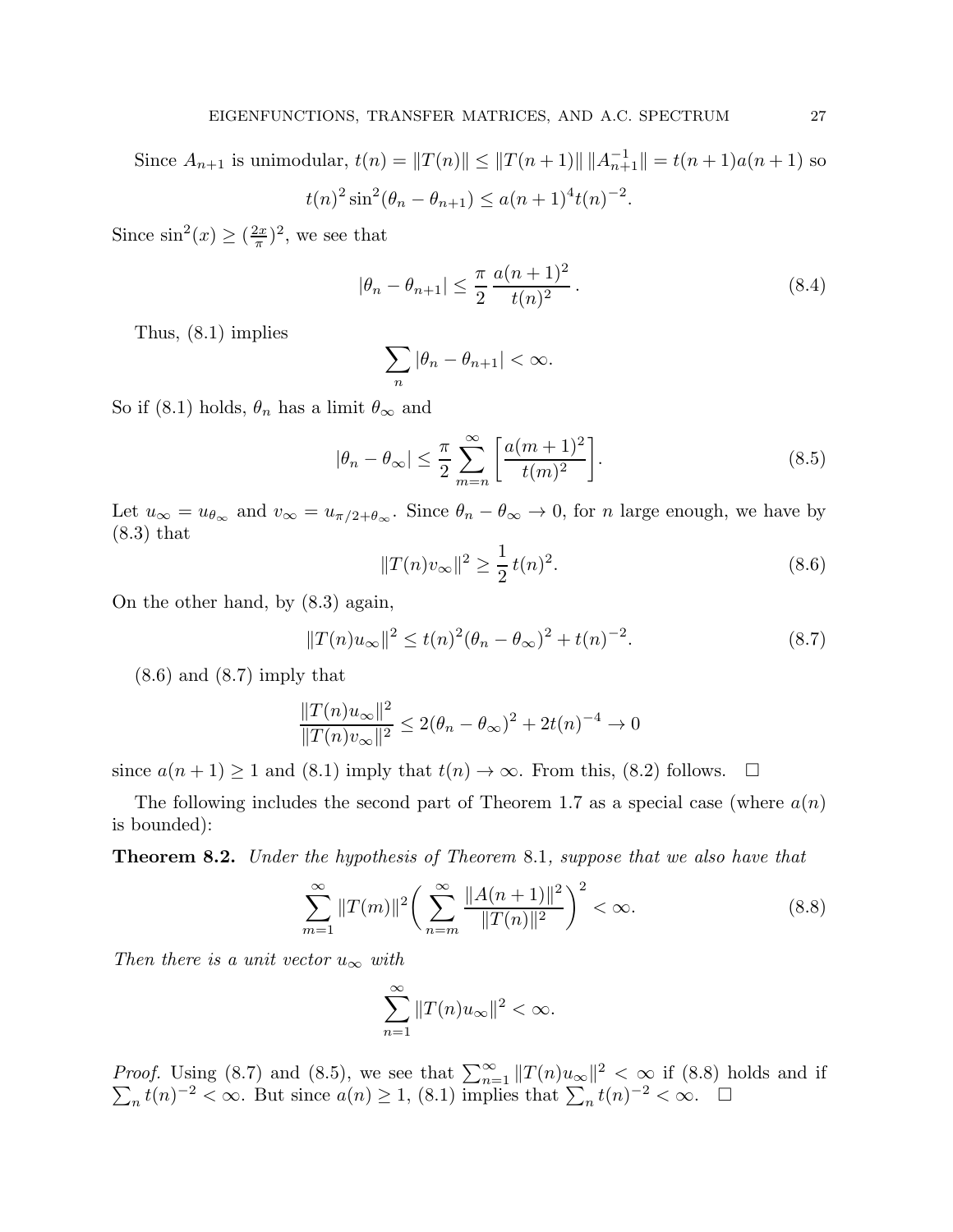**Example 3.** Suppose that  $||A(n)||$  is bounded and  $t(n) \sim n^{\gamma}$  in the sense that  $C_n \sim \frac{1}{2}$  $t(n) \leq C_+ n^{\gamma}$ . Then  $(8.1)$  requires  $\gamma > \frac{1}{2}$  while  $(8.4)$  requires  $\gamma > \frac{3}{2}$ . Notice in Example 2,  $\gamma = \alpha_+$  while an  $\ell^2$  solution requires  $\alpha_- < -\frac{1}{2}$  $\frac{1}{2}$ . Since  $\alpha_+ = 1 - \alpha_-,$  Example 2 provides an example with  $\gamma = \frac{3}{2}$  where there is no  $\ell^2$  solution (namely, take  $c_0 = -\frac{3}{4}$ )  $\frac{3}{4}$ ). Thus,  $\gamma > \frac{3}{2}$  is best possible!

If one has control over the limit of  $\ln \|T(n)\|$ , one can say more:

Theorem 8.3. Suppose that the hypotheses of Theorem 8.1 hold and that

$$
\lim_{n \to \infty} \frac{\ln \|T(n)\|}{f(n)} = 1
$$

and

$$
\lim_{n \to \infty} \frac{\ln ||A(n)||}{f(n)} = 0,
$$

where  $f(n)$ , a monotone increasing function, is such that

$$
\sum e^{-\epsilon f(n)} < \infty
$$

for any  $\epsilon > 0$ . Then the  $u_{\infty}$  of Theorem 8.2 obeys

$$
\lim_{n \to \infty} \frac{\ln \|T(n)u_{\infty}\|}{f(n)} = -1.
$$

*Proof.* By (8.5) and (8.7), for any  $\epsilon > 0$ , for n large

$$
||T(n)u_{\infty}||^2 \le e^{-2(1-\epsilon)f(n)} + \left(\frac{\pi}{2}\right)^2 \left(\sum_{m=n}^{\infty} \frac{e^{2\epsilon f(m)}}{e^{2(1-\epsilon)f(m)}}\right)^2 e^{2(1+\epsilon)f(n)}
$$
  

$$
\le e^{-2(1-\epsilon)f(n)} + \left(\frac{\pi}{2}\right)^2 e^{-(2-11\epsilon)f(n)} \left[\sum_{m=n}^{\infty} e^{-\epsilon f(m)}\right]
$$

so

$$
\overline{\lim} \frac{\|T(n)u_{\infty}\|}{f(n)} \le -1.
$$

On the other hand,  $||T(n)u||_{\infty} \ge ||T(n)||^{-1}$  implies

$$
\underline{\lim} \frac{\|T(n)u_{\infty}\|}{f(n)} \ge -1. \quad \Box
$$

Typical cases of this theorem are  $f(n) = n^{\alpha}$ ;  $f(n) = n$  is Ruelle's theorem. For the case  $f(n) = \ln(n)$  where (8.9) fails, we have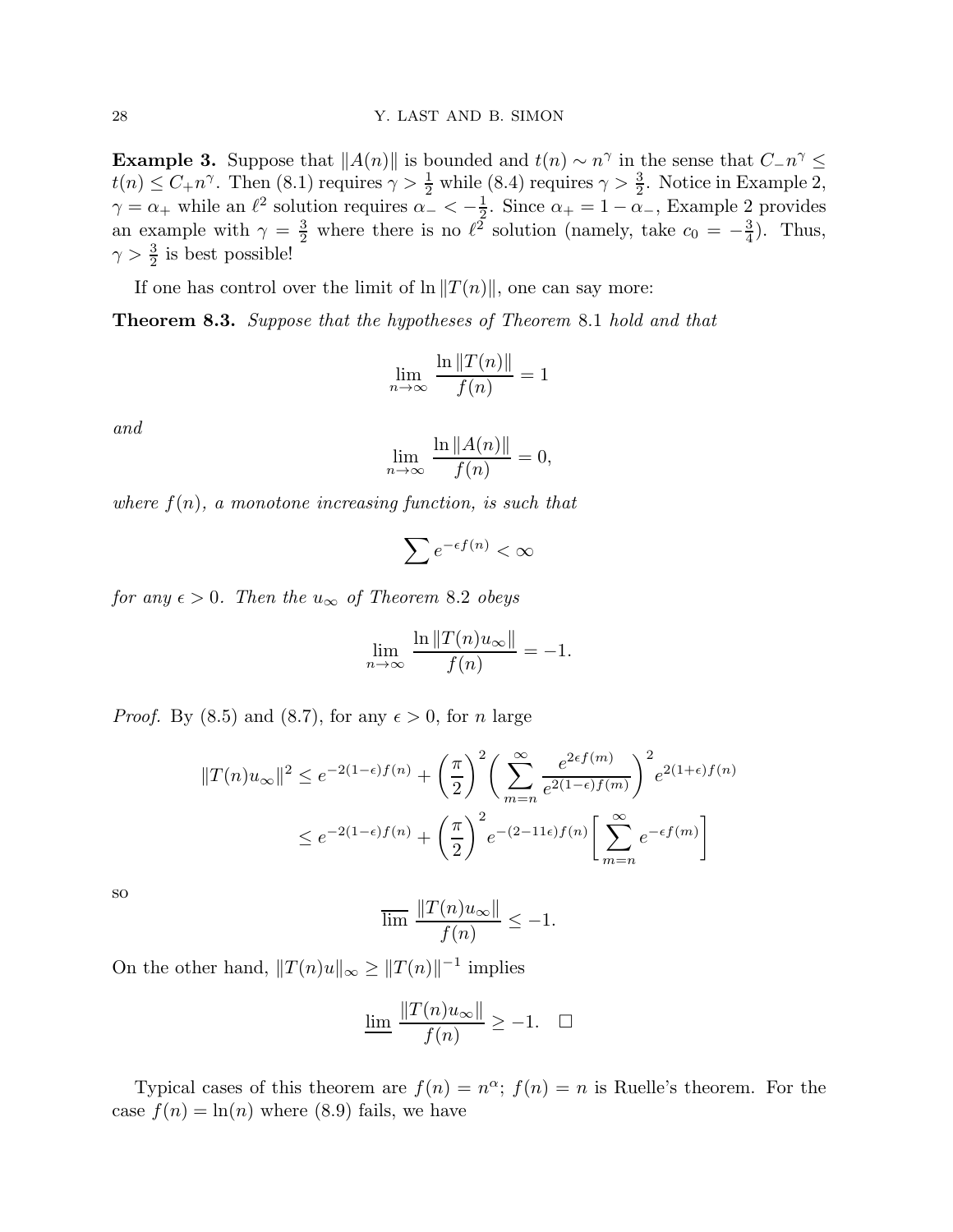**Theorem 8.4.** Suppose the hypotheses of Theorem 8.1 hold and that

$$
\lim_{n \to \infty} \frac{\ln ||T(n)||}{\ln n} = \gamma
$$

$$
\lim_{n \to \infty} \frac{\ln ||A(n)||}{\ln n} = 0
$$

where  $\gamma > \frac{1}{2}$ . Then

$$
\overline{\lim}_{n \to \infty} \frac{\ln \|T(n)u_{\infty}\|}{\ln n} \le 1 - \gamma \tag{8.10}
$$

while

$$
\lim_{n \to \infty} \frac{\ln \|T(n)u_{\infty}\|}{\ln n} \ge -\gamma.
$$
\n(8.11)

*Proof.* As in the last theorem, (8.11) is a consequence of  $||T(n)u_{\infty}|| \ge ||T(n)||^{-1}$ . To get  $(8.10)$ , we use  $(8.5)$ ,  $(8.7)$  to see that for any  $\epsilon > 0$ ,

$$
||T(n)u_{\infty}||^2 \le n^{-2\gamma+\epsilon} + \left(\sum_{m=n}^{\infty} m^{-2\gamma+\epsilon}\right)^2 n^{2\gamma+\epsilon}
$$
  

$$
\le n^{-2\gamma+\epsilon} + Cn^{2-2\gamma+2\epsilon}. \quad \Box
$$

Example 2 shows there are cases where the limit is  $1-\gamma$ . [29] has examples where the limit is  $-\gamma$ .

The ideas of this section can be applied to certain continuum problems by sampling the wave function at a discrete set of points.

#### Appendix: BGK Eigenfunction Expansions

The proofs of the estimates in Section 2 are one-dimensional, relying on the relation between Green's functions and  $m$ -functions. Our goal in this appendix is to discuss an alternate proof which extends to higher dimensions. The applications of these estimates in Section 3 are intrinsically one-dimensional, so those results do not extend to higher dimensions. Nevertheless, we believe these general estimates may be of use elsewhere.

We recall the abstract eigenfunction expansion dubbed BGK expansions in [43] after work of Berezinski, Browden, Garding, Gel'fand, and Kac (see [43] for references). In the discrete case, they take the following form. Let V be an arbitrary function on  $\mathbb{Z}^{\nu}$ . Let  $(Hu)(n) = \sum_{|\ell|=1} u(n+\ell) + V(n)u(n)$ . Then there exist measures  $\{d\rho_k(E)\}_{k=1}^{\infty}$  on R and a measure  $d\rho_{\infty}(E)$  so that the  $d\rho$ 's are mutually singular [1,13,45]. Moreover, for a.e. E w.r.t.  $d\rho_k(E)$ , there exist k linearly independent functions  $\{u_{j,k}(n;E)\}_{j=1}^k$  on  $\mathbb{Z}^{\nu}$ so that

(i) 
$$
\sum_{|\ell|=1} u_j(n+\ell) + (V(n)-E)u_j(n) = 0.
$$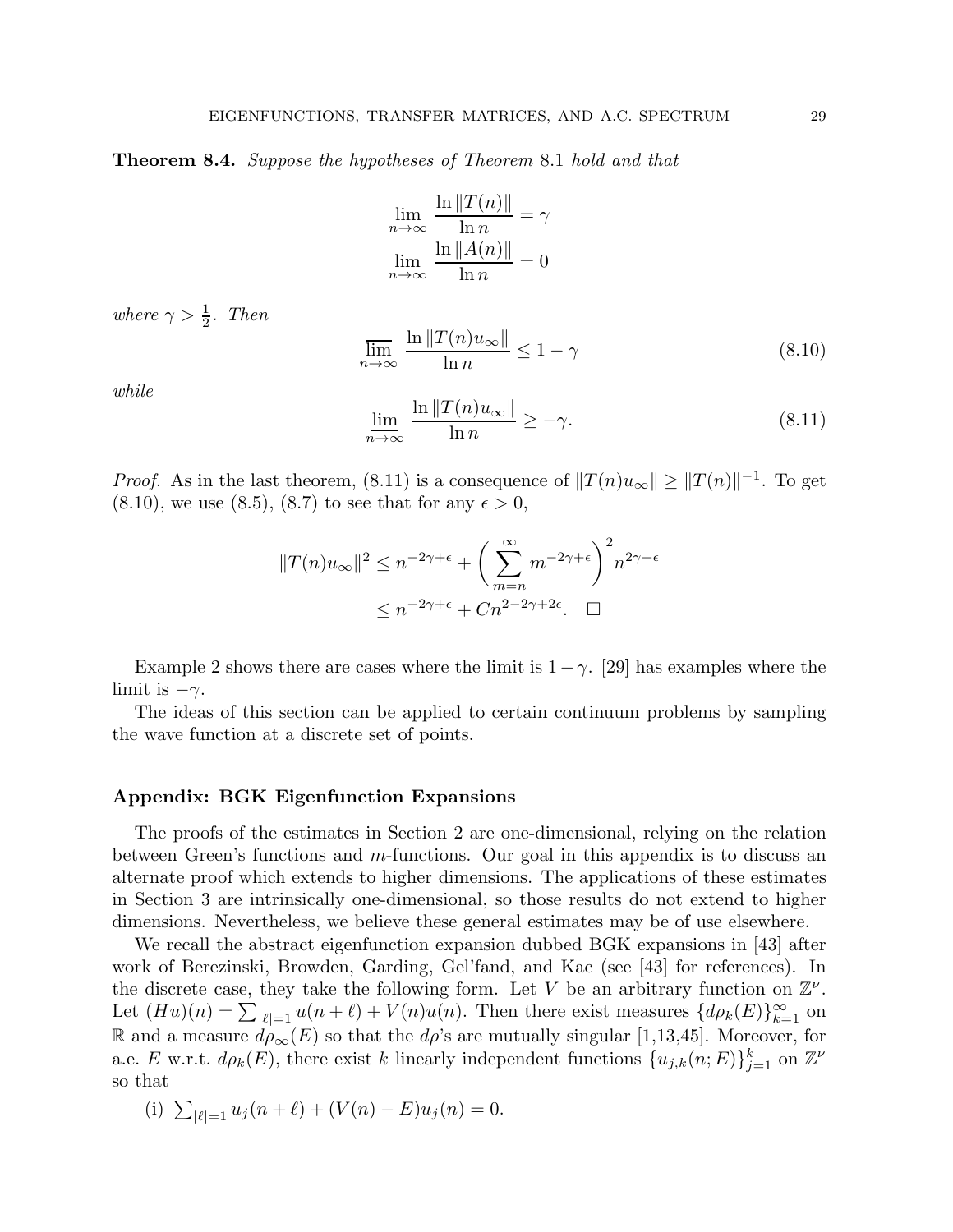(ii) For any f on  $\mathbb{Z}^{\nu}$  of finite support, define  $a_{j,k}(f)(E) = \sum_{n} \overline{u_{j,k}(n;E)} f(n)$ . Then

$$
a_{j,k}(Hf)(E) = Ea_{j,k}(f)(E)
$$

and for any  $f, g$  of finite support,

$$
\langle f, g \rangle = \sum_{k=1}^{\infty} \sum_{j=1}^{k} \int \overline{a_{j,k}(f)(E)} a_{j,k}(g)(E) d\rho_k(E)
$$
 (A.1)

with an explicit  $\rho_{\infty}$ -term intended in  $\sum_{k=1}^{\infty}$ . Pick  $f = g = \delta_n$ , a Kronecker delta function at n. Then (A.1) becomes

$$
\sum_{k=1}^{N} \sum_{j=1}^{k} \int |u_{j,k}(n;E)|^2 d\rho_k(E) = 1.
$$
 (A.2)

This is essentially (2.6D) except in arbitrary dimension. In the one-dimensional case,  $d\rho_k = 0$  for  $k \neq 1$ . If we define  $d\tilde{\rho}(E) = |u(1;E)|^2 d\rho_1$  and  $\tilde{u}(n;E) = u(n;E)u(1;E)^{-1}$ , then  $(A.2)$  is exactly  $(2.6D)$ .

In the continuum case, the situation is similar. One needs some minimal local regularity on V (see [43]). Using the fact that  $e^{-tH}(x, x) = 0(t^{-1/2})$  as  $t \downarrow 0$ , one can show that as  $f \to \delta_x$ , a  $\delta$ -function at  $x$ ,  $(f, (H + c)^{-\ell} f)$  stays finite and bounded in x so long as  $2\ell > \nu$ . Thus,  $(A.2)$  in the continuum case becomes

$$
\sum_{k=1}^{N} \sum_{j=1}^{k} \int |u_{j,k}(x;E)|^2 \frac{d\rho_k(E)}{(1+|E|)^{\ell}} \leq C
$$

uniformly in x where  $\ell > \frac{\nu}{2}$ .

As in Section 3, from these bounds and Fatou's lemma, we get bounds like before for a.e. E w.r.t.  $\sum_k d\rho_k(E)$ ,

$$
\underline{\lim}_{L \to \infty} \frac{1}{(2L+1)^{\nu}} \sum_{|n| \le L} |u(n;E)|^2 < \infty.
$$

#### **REFERENCES**

- 1. N. Aronszajn, On a problem of Weyl in the theory of Sturm-Liouville equations, Am. J. Math. 79 (1957), 597–610.
- 2. J. Avron and B. Simon, Almost periodic Schrödinger operators, II. The integrated *density of states*, Duke Math. J.  $50$  (1983), 369–391.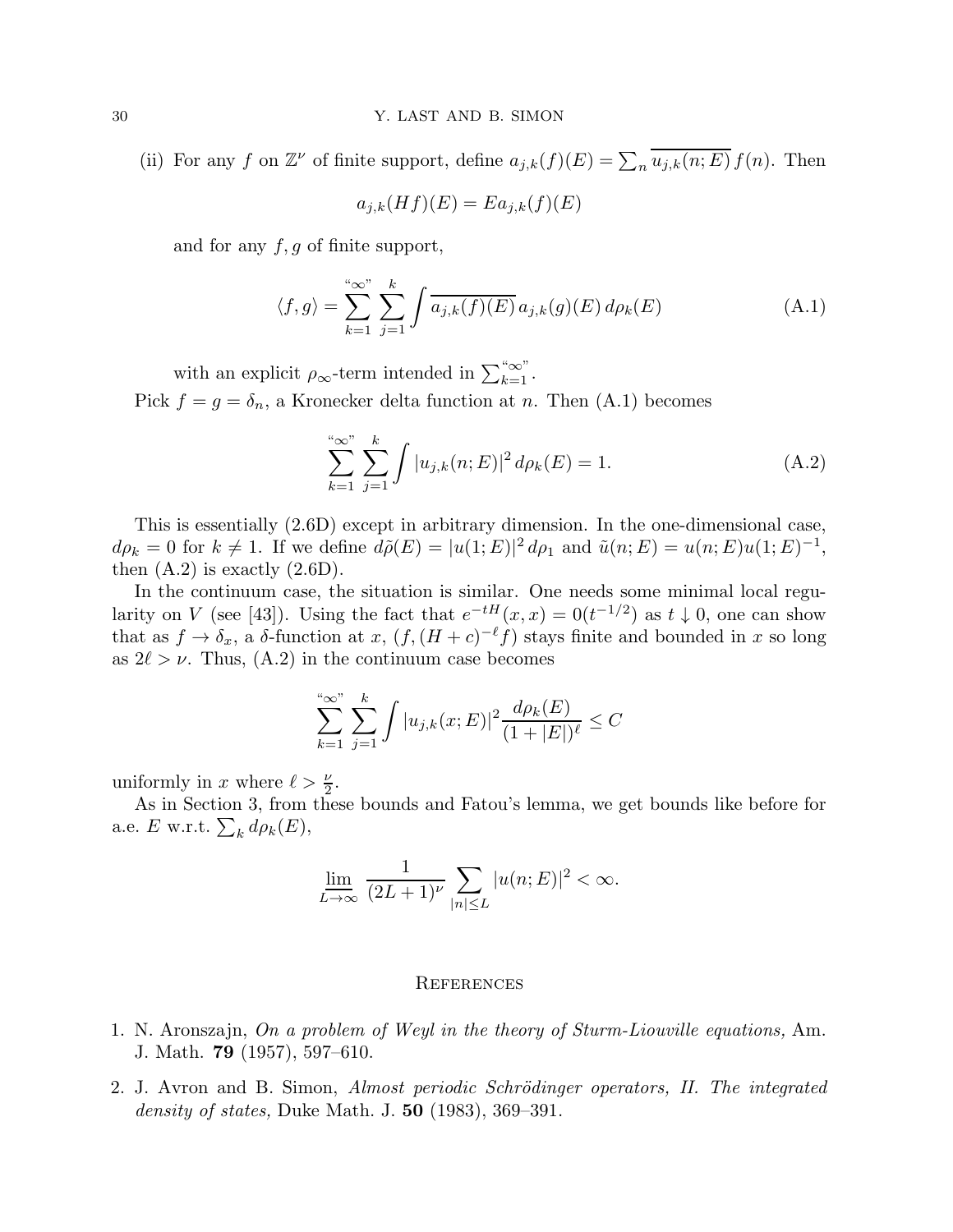- 3. N. Brenner and S. Fishman, Pseudo-randomness and localization, Nonlinearity 4 (1992), 211–235.
- 4. R. Carmona, One-dimensional Schrödinger operators with random or deterministic potentials, New spectral types, J. Funct. Anal. 51 (1983), 229–258.
- 5. R. Carmona and J. Lacroix, Spectral Theory of Random Schrödinger Operators, Birkhäuser, Boston, 1990.
- 6. I.P. Cornfeld, S.V. Fomin, and Ya.G. Sinai, Ergodic Theory, Springer, New York-Heidelberg-Berlin, 1982.
- 7. H.L. Cycon, R.G. Froese, W. Kirsch, and B. Simon, *Schrödinger Operators*, Springer, Berlin-Heidelberg-New York, 1987.
- 8. E.B. Davies and B. Simon, Scattering theory for systems with different spatial asymptotics on the left and right, Commun. Math. Phys.  $63$  (1978), 277–301.
- 9. E.B. Davies and B. Simon,  $L^1$ -properties of intrinsic Schrödinger semigroups, J. Funct. Anal. 65 (1986), 126–146.
- 10. P. Deift and B. Simon, Almost periodic Schroödinger operators, III. The absolutely continuous spectrum in one dimension, Commun. Math. Phys. 90 (1983), 389–411.
- 11. F. Delyon, Apparition of purely singular continuous spectrum in a class of random Schrödinger operators, J. Statist. Phys.  $40$  (1985), 621–630.
- 12. F. Delyon, B. Simon, and B. Souillard, From power pure point to continuous spectrum in disordered systems, Ann. Inst. H. Poincaré  $42$  (1985), 283–309.
- 13. W. Donoghue, On the perturbation of the spectra, Commun. Pure Appl. Math. 18 (1965), 559–579.
- 14. H. Furstenberg, *Strict ergodicity and transformations of the torus*, Am. J. Math. 83 (1961), 573–601.
- 15. D.J. Gilbert and D. Pearson, On subordinacy and analysis of the spectrum of one $dimensional Schrödinger operators, J. Math. Anal. 128 (1987), 30–56.$
- 16. I. Goldsheid and E. Sorets, Lyapunov exponents of the Schrödinger equation with certain classes of ergodic potentials, Amer. Math. Soc. Trans. (2) 171 (1996), 73–80.
- 17. A.Ya. Gordon, Deterministic potential with a pure point spectrum, Math. Notes 48 (1990), 1197–1203.
- 18. M. Griniasty and S. Fishman, Localization by pseudorandom potentials in one dimension, Phys. Rev. Lett. 60 (1988), 1334–1337.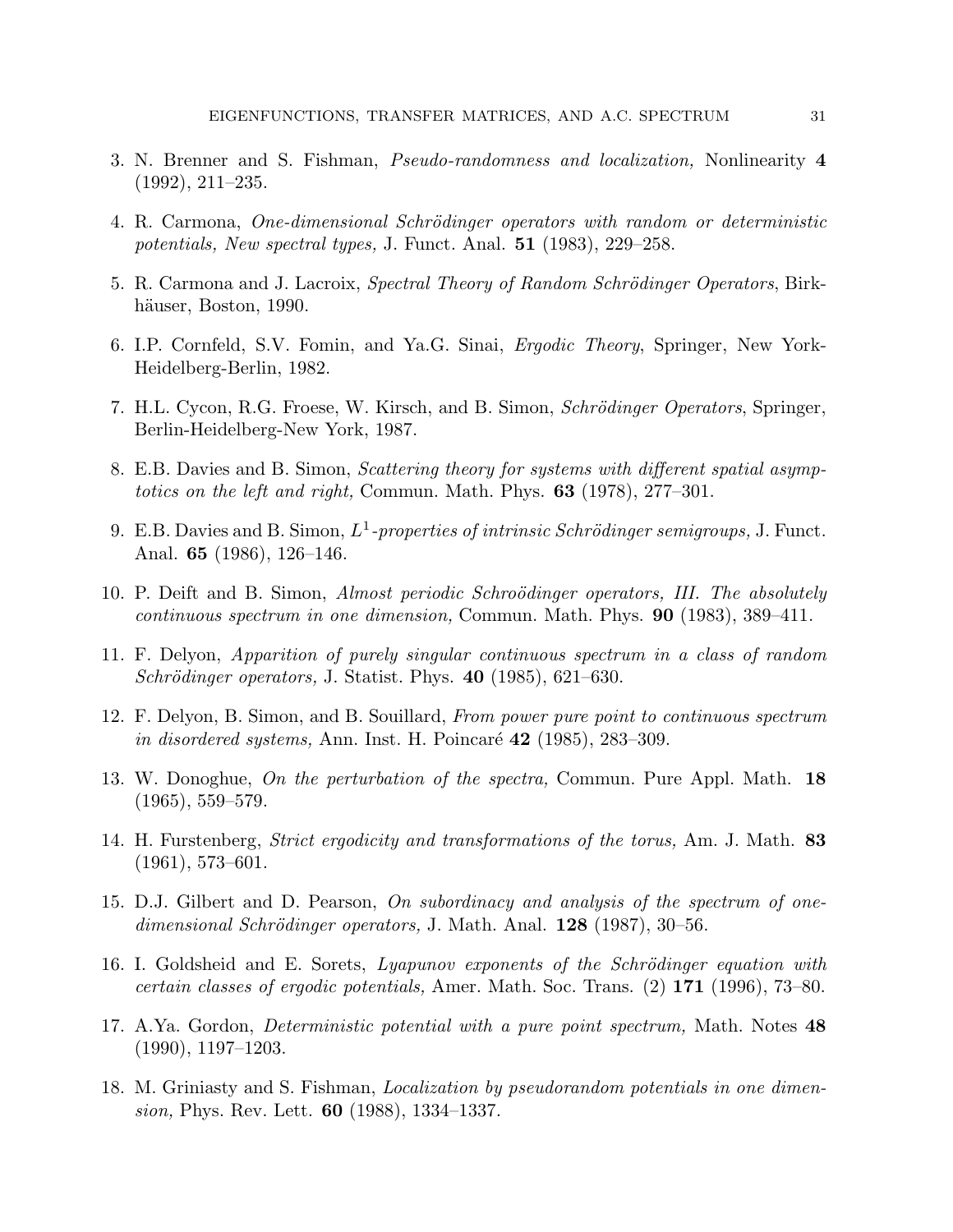- 19. J.P. Guillement, B. Helffer, and P. Treton, *Walk inside Hofstadter's butterfly*, J. Phys. France 50 (1989), 2019–2058.
- 20. B. Helffer and J. Sjöstrand, Semi-classical analysis for Harper's equation, III. Cantor structure of the spectrum, Mém. Soc. Math. France  $(N.S.)$  39 (1989), 1–139.
- 21. K. Ishii, Localization of eigenstates and transport phenomena in one-dimensional disordered systems, Suppl. Prog. Theor. Phys.  $53$  (1973), 77–138.
- 22. S. Jitomirskaya, to be published.
- 23. S. Jitomirskaya and Y. Last, Dimensional Hausdorff properties of singular continuous spectra, Phys. Rev. Lett. **76** (1996), 1765–1769.
- 24. S. Jitomirskaya and Y. Last, Power law subordinacy and singular spectra, I. Half-line operators, in preparation.
- 25. S. Jitomirskaya and B. Simon, Operators with singular continuous spectrum, III. Almost periodic Schrödinger operators, Commun. Math. Phys.  $165$  (1994), 201–205.
- 26. S. Kahn and D.B. Pearson, Subordinacy and spectral theory for infinite matrices, Helv. Phys. Acta 65 (1992), 505–527.
- 27. Y. Katznelson, An Introduction to Harmonic Analysis, Dover, New York, 1976.
- 28. A.A. Kiseley, Absolutely continuous spectrum of one-dimensional Schrödinger operators and Jacobi matrices with slowly decreasing potentials, Commun. Math. Phys. 179 (1996), 377–400.
- 29. A. Kiselev, Y. Last, and B. Simon, *Modifed Prüfer and EFGP transforms and the spec*tral analysis of one-dimensional Schrödinger operators, to appear in Commun. Math. Phys.
- 30. S. Kotani, Ljapunov indices determine absolutely continuous spectra of stationary random one-dimensional Schrödinger operators, Stochastic Analysis (K. Ito, ed.), pp. 225–248, North Holland, Amsterdam, 1984.
- 31. S. Kotani, Support theorems for random Schrödinger operators, Commun. Math. Phys. 97 (1985), 443–452.
- 32. S. Kotani, Jacobi matrices with random potential taking finitely many values, Rev. Math. Phys. 1 (1989), 129–133.
- 33. Y. Last, Zero measure spectrum for the almost Mathieu operator, Commun. Math. Phys. 164 (1994), 421–432.
- 34. Y. Last, Conductance and Spectral Properties, D.Sc. thesis, Technion, 1994.